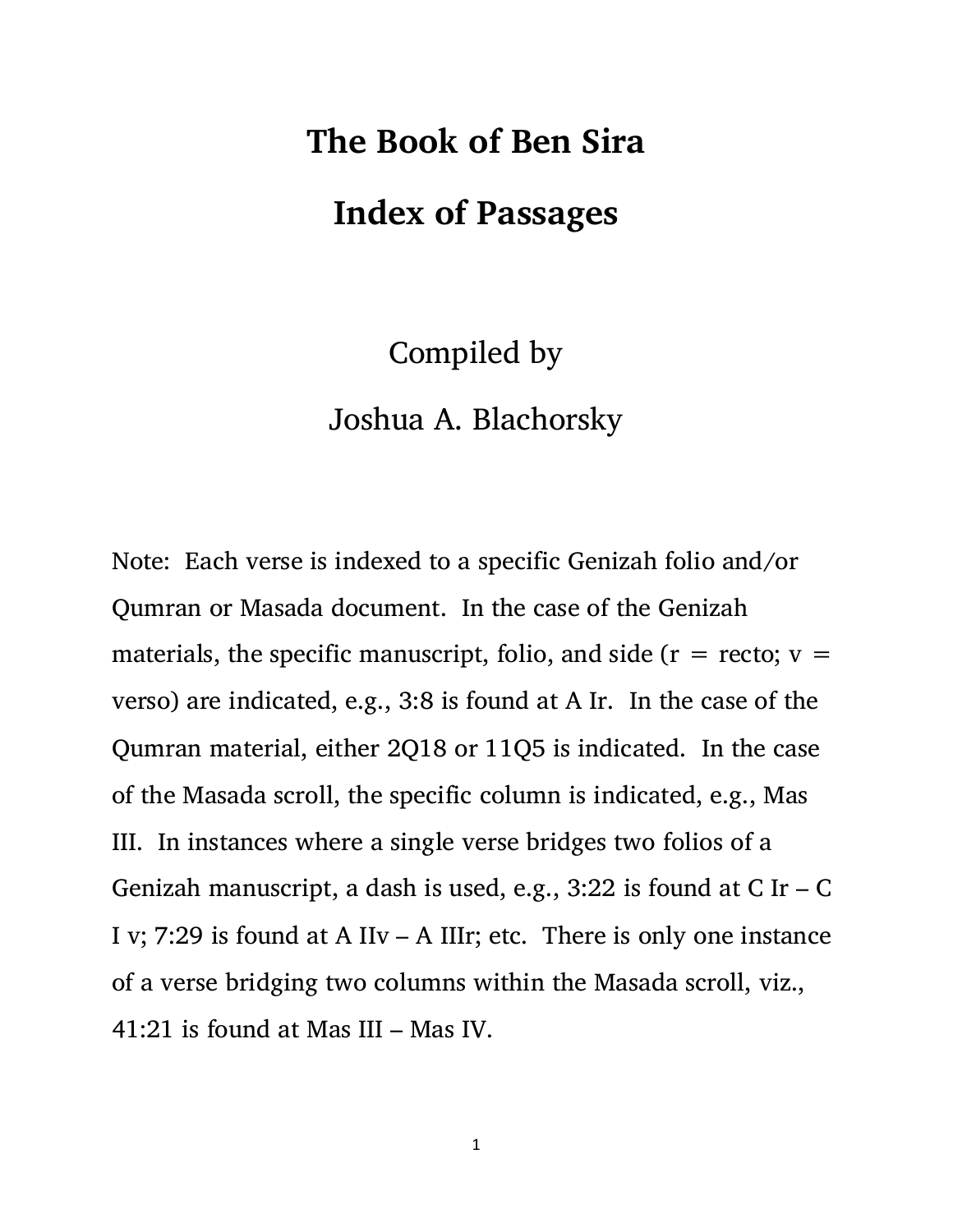| 3:6  | A Ir              |
|------|-------------------|
| 3:8  | A Ir              |
| 3:9  | A Ir              |
| 3:10 | A Ir              |
| 3:11 | A Ir              |
| 3:12 | A Ir              |
| 3:13 | A Ir              |
| 3:14 | A Ir, C Ir        |
| 3:15 | A Ir, C Ir        |
| 3:16 | A Ir, C Ir        |
| 3:17 | A Ir, C Ir        |
| 3:18 | A Ir, C Ir        |
| 3:20 | A Ir              |
| 3:21 | A Ir, C Ir        |
| 3:22 | A Ir, C Ir – C Iv |
| 3:23 | A Ir              |
| 3:24 | A Ir              |
| 3:25 | A Ir              |
| 3:27 | A Ir, C IIIv      |
| 3:26 | $\mathbf{A}$ Ir   |
| 3:28 | A Ir              |
| 3:29 | A Ir              |
| 3:30 | A Ir              |
| 3:31 | A Ir              |
| 4:1  | A Ir              |
| 4:2  | A Ir              |
| 4:3  | A Ir              |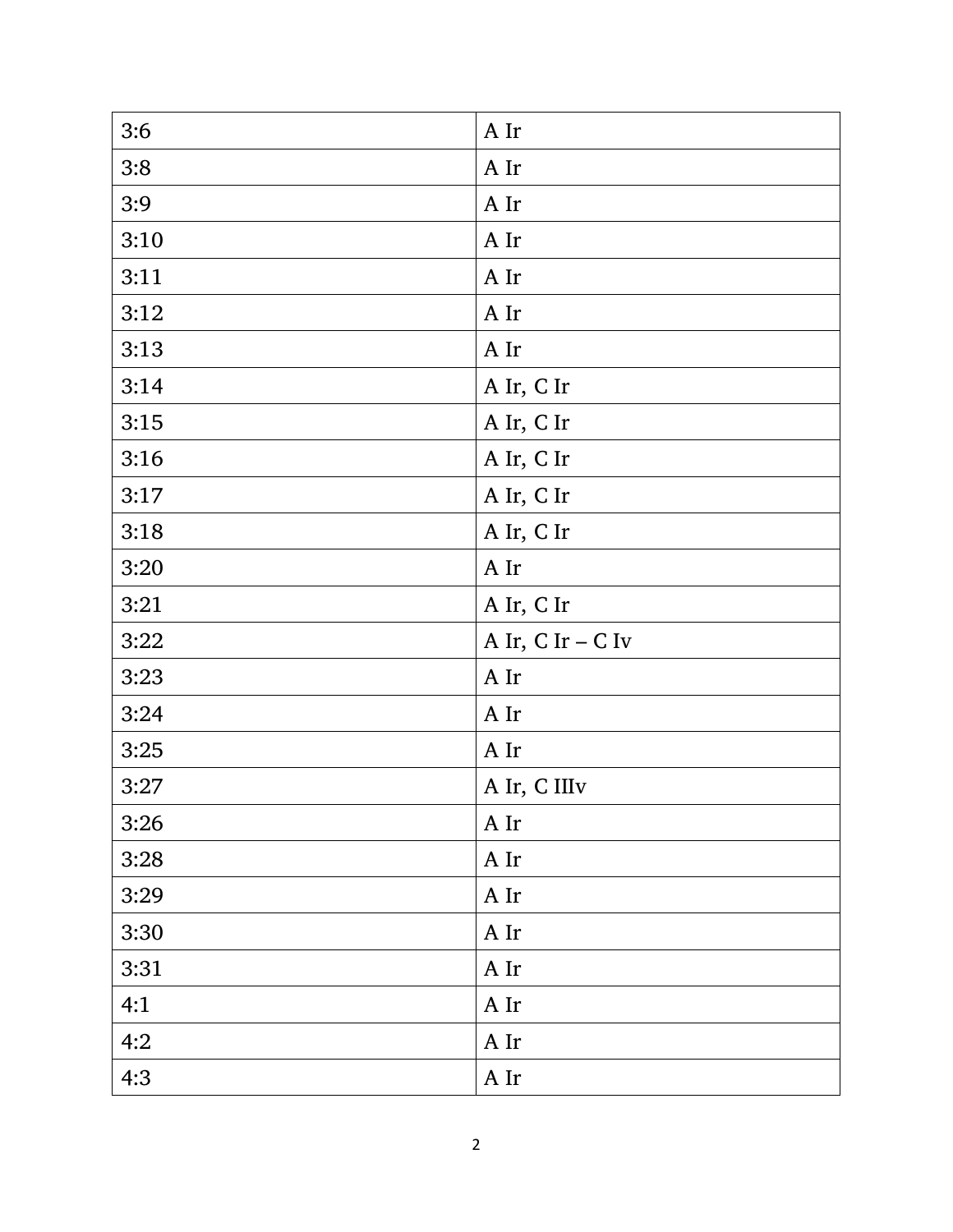| 32:4 | B Vr, F Ir         |
|------|--------------------|
| 32:5 | B Vr, F Ir         |
| 32:6 | B Vr, F Ir         |
| 4:4  | A Ir               |
| 4:5  | A Ir               |
| 4:6  | A Ir               |
| 4:7  | A Ir               |
| 4:8  | A Ir               |
| 4:9  | A Ir               |
| 4:10 | $A$ Ir – $A$ Iv    |
| 4:11 | A Iv               |
| 4:12 | A Iv               |
| 4:13 | A Iv               |
| 4:14 | A Iv               |
| 4:15 | A Iv               |
| 4:16 | A Iv, C Iv         |
| 4:17 | A Iv               |
| 4:18 | A Iv               |
| 4:19 | A Iv               |
| 4:20 | $\mathbf{A}$ Iv    |
| 4:21 | A Iv, C Iv         |
| 4:22 | A Iv, C Iv         |
| 4:23 | A Iv, C Iv - C IIr |
| 4:24 | A Iv               |
| 4:25 | A Iv               |
| 4:26 | A Iv               |
| 4:27 | A Iv               |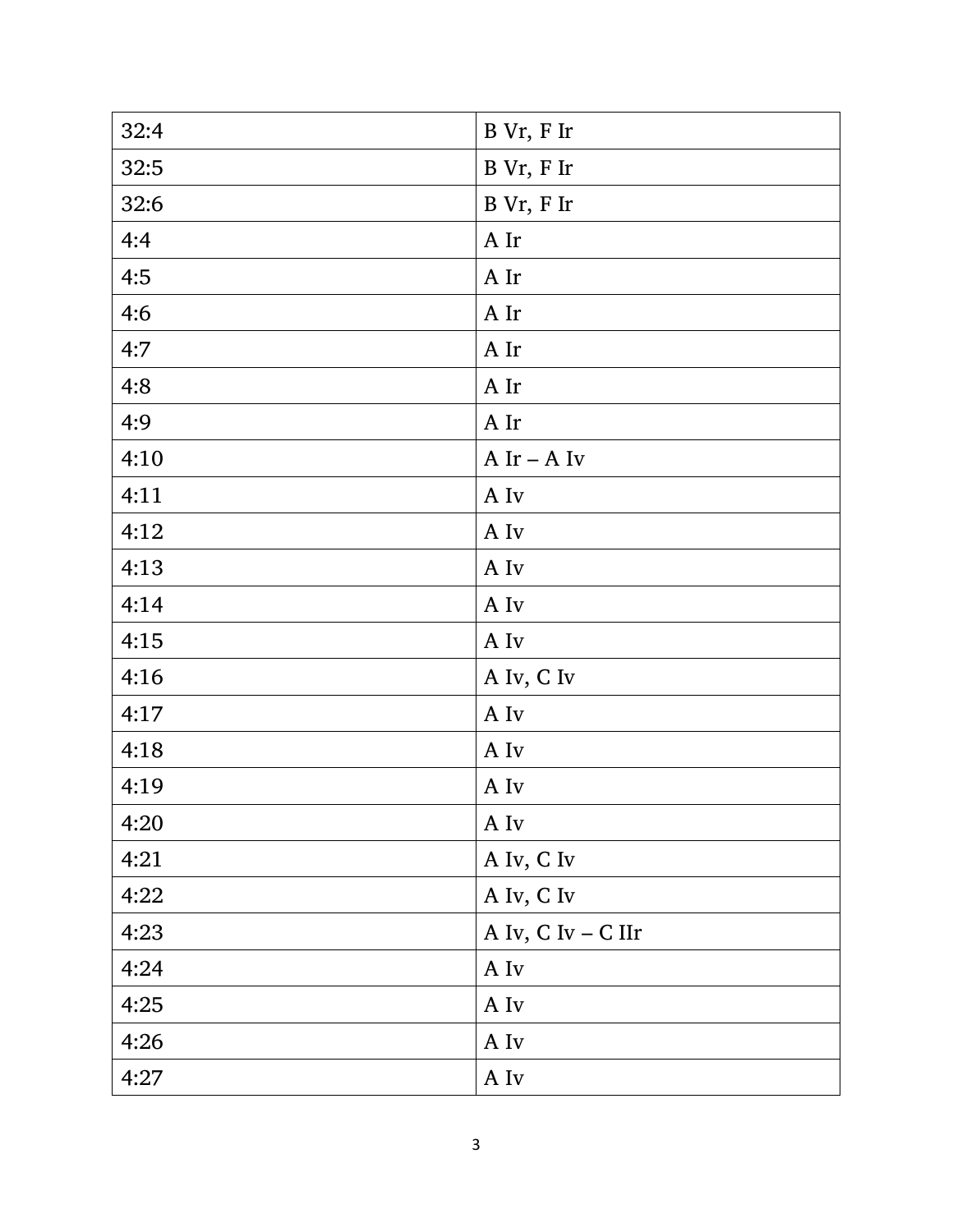| 4:28 | A Iv                  |
|------|-----------------------|
| 4:29 | A Iv                  |
| 4:30 | A Iv, C IIr           |
| 4:31 | A Iv, C IIr           |
| 5:1  | A Iv                  |
| 5:2  | A Iv                  |
| 5:3  | A Iv                  |
| 5:4  | A Iv, C IIr           |
| 5:5  | A Iv, C IIr           |
| 5:6  | A Iv, C IIr           |
| 5:7  | A Iv, C IIr - C IIv   |
| 5:8  | A Iv                  |
| 5:9  | A Iv, C IIv           |
| 5:10 | A $Iv - A$ IIr, C IIv |
| 5:11 | A IIr, C IIv          |
| 5:12 | A IIr, C IIv          |
| 5:13 | A IIr, C IIv          |
| 5:14 | A IIr                 |
| 5:15 | A IIr                 |
| 6:1  | A IIr                 |
| 6:2  | A IIr                 |
| 6:3  | A IIr                 |
| 6:4  | A IIr                 |
| 6:5  | A IIr, C IIIr         |
| 6:6  | A IIr, C IIIr         |
| 6:7  | A IIr, C IIIr         |
| 6:8  | A IIr, C IIIv         |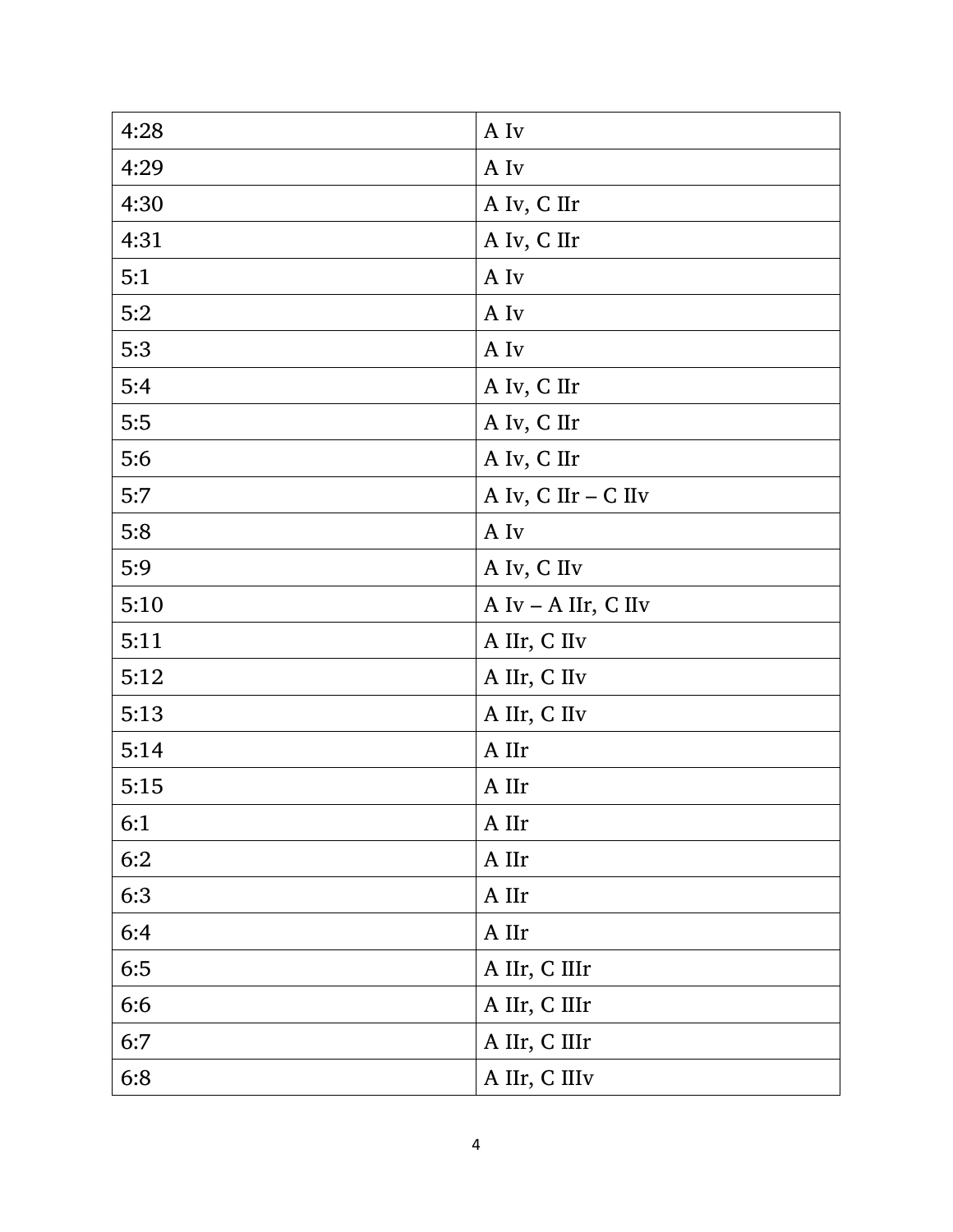| 6:9  | A IIr, C IIIr          |
|------|------------------------|
| 6:10 | A IIr, C IIIr - C IIIv |
| 6:11 | A IIr,                 |
| 6:12 | A IIr, C IIIv          |
| 6:13 | A IIr, C IIIv          |
| 6:14 | A IIr, C IIIv, 2Q18    |
| 6:15 | A IIr, C IIIv, 2Q18    |
| 6:16 | A IIr                  |
| 6:17 | A IIr                  |
| 6:18 | C IIIv – C IVr         |
| 6:19 | A IIr, C IVr           |
| 6:20 | A IIr, 2Q18            |
| 6:21 | A IIr, 2Q18            |
| 6:22 | A IIr, 2Q18            |
| 6:25 | A IIr, 2Q18            |
| 6:26 | 2Q18                   |
| 6:27 | A IIr, 2Q18            |
| 6:28 | A IIr, C IVr, 2Q18     |
| 6:29 | A IIr, 2Q18            |
| 6:30 | A IIr, 2Q18            |
| 6:31 | A IIv, 2Q18            |
| 6:32 | A IIv                  |
| 6:33 | $\mathbf A$ IIv        |
| 6:34 | A IIv                  |
| 6:35 | A IIv, C IVr           |
| 6:36 | A IIv                  |
| 6:37 | A IIv                  |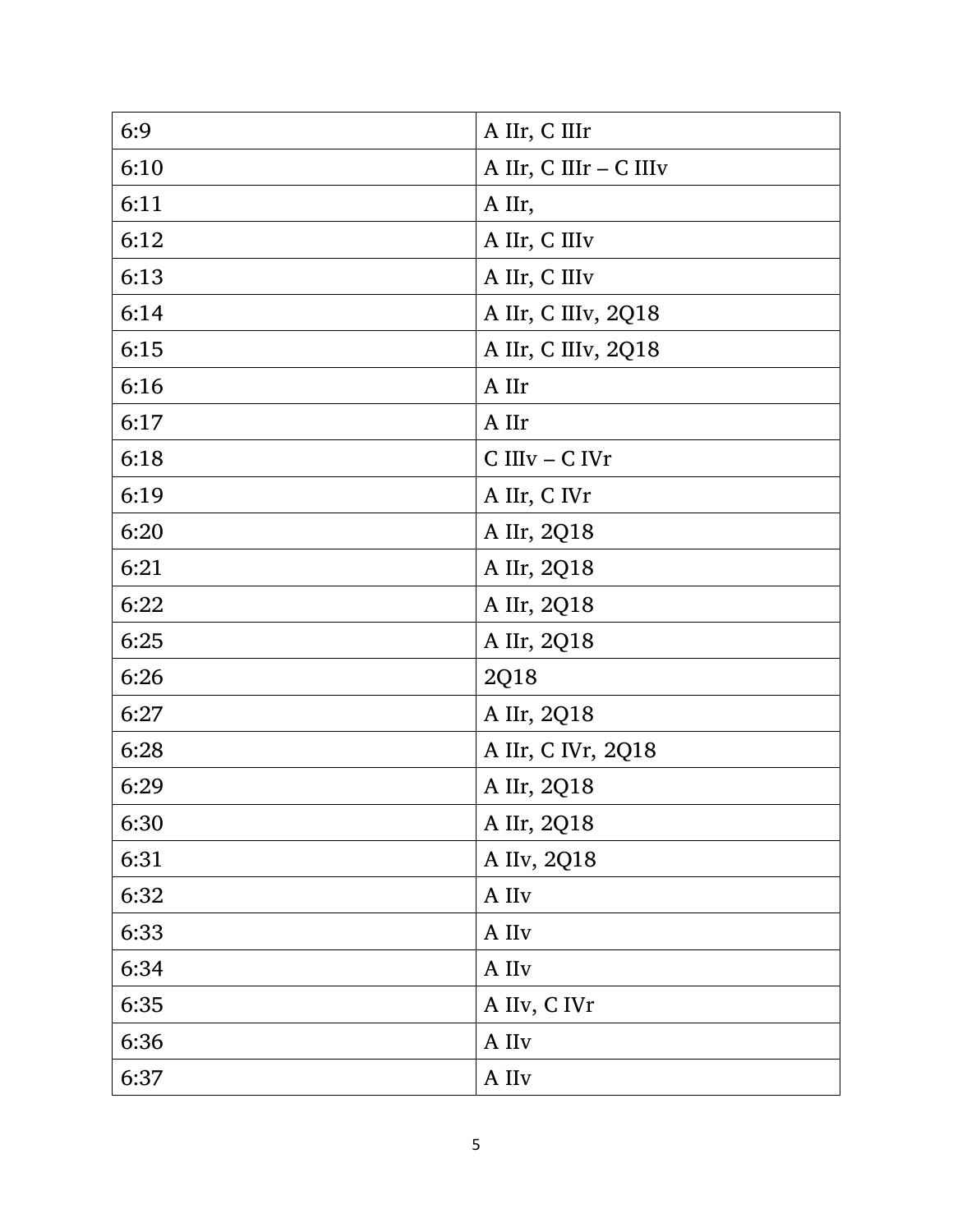| 7:1  | A IIv, C IVr         |
|------|----------------------|
| 7:2  | A IIv, C IVr         |
| 7:3  | A IIv                |
| 7:4  | A IIv, C IVr         |
| 7:5  | A IIv                |
| 7:6  | A IIv, C IVr – C IVv |
| 7:7  | A IIv                |
| 7:8  | A IIv                |
| 7:10 | A IIv                |
| 7:11 | A IIv                |
| 7:12 | A IIv                |
| 7:13 | A IIv                |
| 7:14 | $\mathbf A$ IIv      |
| 7:16 | A IIv                |
| 7:17 | A IIv, C IVv         |
| 7:18 | A IIv, D Ir          |
| 7:19 | A IIv, D Ir          |
| 7:20 | A IIv, C IVv, D Ir   |
| 7:21 | A IIv, C IVv, D Ir   |
| 7:22 | A IIv, D Ir          |
| 7:23 | A IIv, C IV, D Ir v  |
| 7:24 | A IIv, C IVv, D Ir   |
| 7:25 | A IIv, C IVv, D Ir   |
| 7:26 | A IIv, D Ir          |
| 7:29 | A IIv – A IIIr, D Ir |
| 7:30 | A IIIr, D Ir         |
| 7:31 | A IIIr, D Ir         |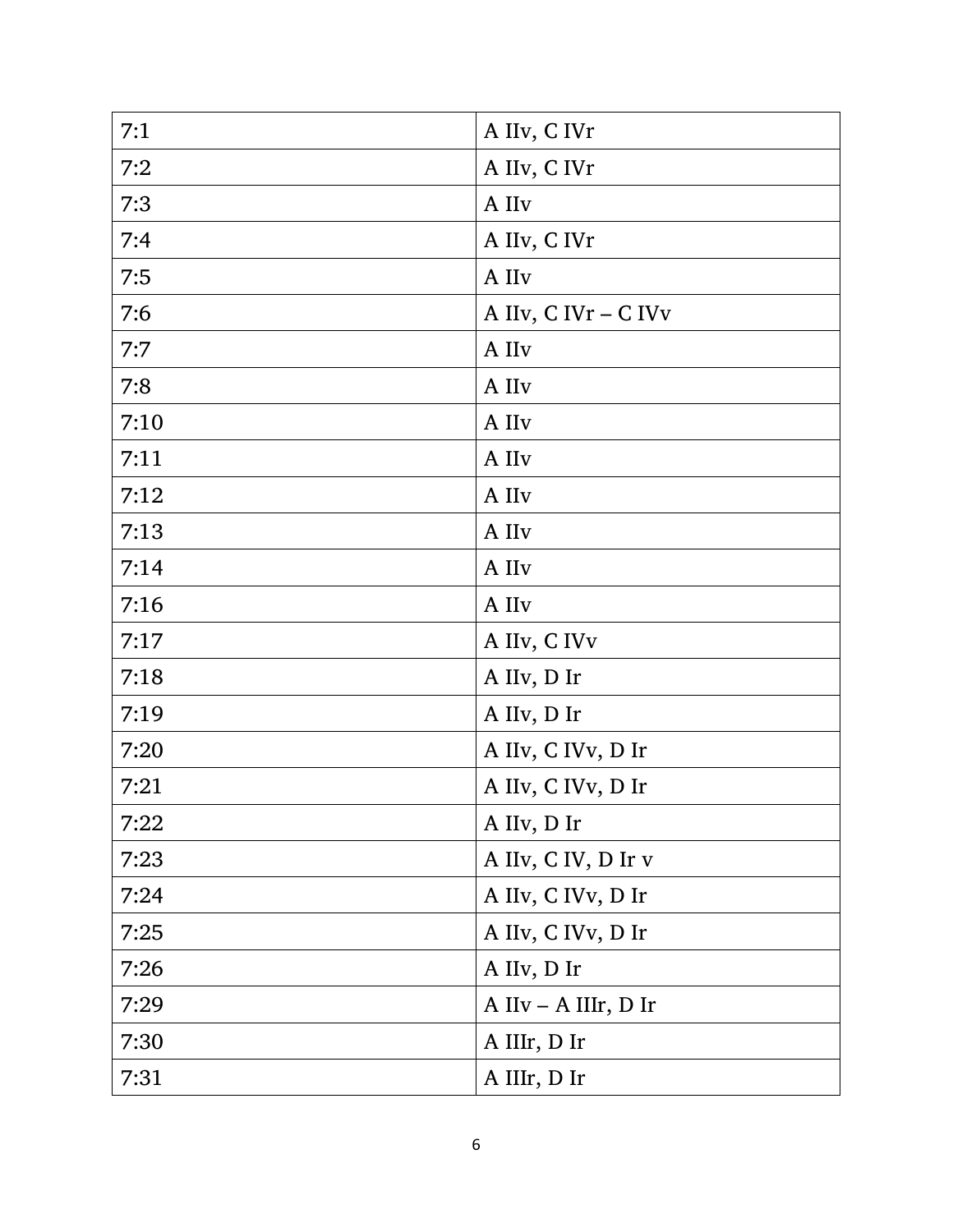| 7:32 | A IIIr, D Ir            |
|------|-------------------------|
| 7:33 | A IIIr, D Ir            |
| 7:34 | A IIIr, D Ir            |
| 7:35 | A IIIr, D Ir            |
| 7:36 | A IIIr, D Ir            |
| 8:1  | A IIIr, $D$ Ir – $D$ Iv |
| 8:2  | A IIIr, D Iv            |
| 8:3  | A IIIr, D Iv            |
| 8:4  | A IIIr, D Iv            |
| 8:5  | A IIIr, D Iv            |
| 8:6  | A IIIr, D Iv            |
| 8:7  | A IIIr, C IVv, D Iv     |
| 8:8  | A IIIr, D Iv            |
| 8:9  | A IIIr, D Iv            |
| 8:10 | A IIIr, D Iv            |
| 8:11 | A IIIr, D Iv            |
| 8:12 | A IIIr, D Iv            |
| 8:13 | A IIIr, D Iv            |
| 8:14 | A IIIr, D Iv            |
| 8:15 | A IIIr, D Iv            |
| 8:16 | A IIIr, D Iv            |
| 8:17 | A IIIr, D Iv            |
| 8:18 | A IIIr, D Iv            |
| 8:19 | A IIIr                  |
| 9:1  | A IIIr                  |
| 9:2  | A IIIr - A IIIv         |
| 9:3  | A IIIv                  |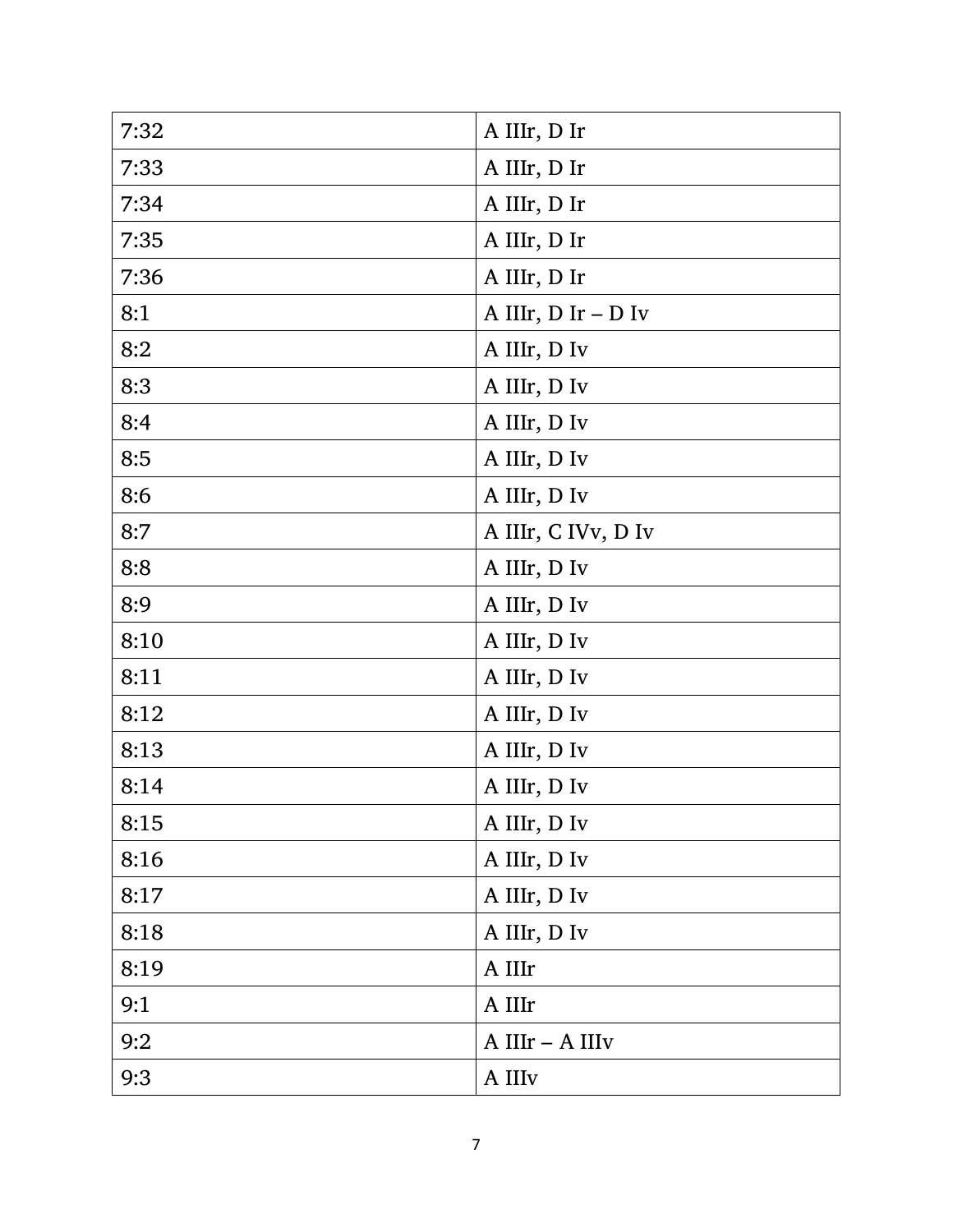| 9:4   | A IIIv         |
|-------|----------------|
| 9:5   | A IIIv         |
| 9:6   | A IIIv         |
| 9:7   | A IIIv         |
| 9:8   | A IIIv         |
| 9:9   | A IIIv         |
| 9:10  | A IIIv         |
| 9:11  | A IIIv         |
| 9:12  | A IIIv         |
| 9:13  | A IIIv         |
| 9:14  | A IIIv         |
| 9:15  | A IIIv         |
| 9:16  | A IIIv         |
| 9:17  | A IIIv         |
| 9:18  | A IIIv         |
| 10:1  | A IIIv         |
| 10:2  | A IIIv         |
| 10:3  | A IIIv         |
| 10:4  | A IIIv         |
| 10:5  | A IIIv         |
| 10:6  | A IIIv         |
| 10:7  | A IIIv         |
| 10:8  | A IIIv         |
| 10:9  | A IIIv         |
| 10:10 | A IIIv         |
| 10:11 | A IIIv         |
| 10:12 | A IIIv - A IVr |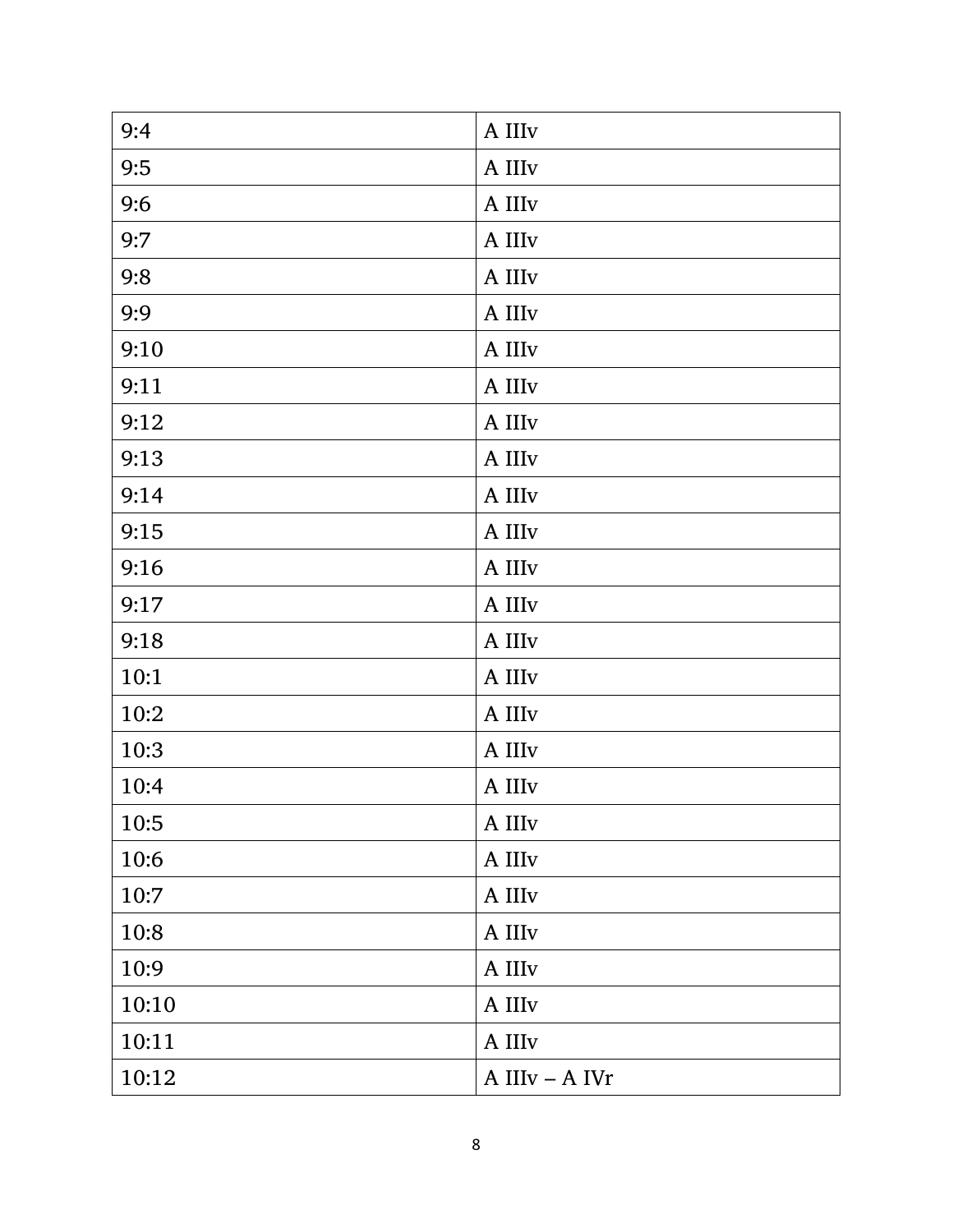| 10:13 | A IVr       |
|-------|-------------|
| 10:14 | A IVr       |
| 10:16 | A IVr       |
| 10:17 | A IVr       |
| 10:18 | A IVr       |
| 10:19 | A IVr, B Ir |
| 10:20 | A IVr, B Ir |
| 10:22 | A IVr       |
| 10:23 | A IVr, B Ir |
| 10:24 | A IVr, B Ir |
| 10:25 | A IVr, B Ir |
| 10:26 | A IVr, B Ir |
| 10:27 | A IVr, B Ir |
| 10:28 | A IVr, B Ir |
| 10:29 | A IVr, B Ir |
| 10:30 | A IVr, B Ir |
| 10:31 | A IVr, B Ir |
| 11:1  | A IVr, B Ir |
| 11:2  | A IVr, B Ir |
| 11:3  | A IVr, B Iv |
| 11:4  | A IVr, B Iv |
| 11:5  | A IVr, B Iv |
| 11:6  | A IVr, B Iv |
| 11:7  | A IVr, B Iv |
| 11:8  | A IVr, B Iv |
| 11:9  | A IVr, B Iv |
| 11:10 | A IVr, B Iv |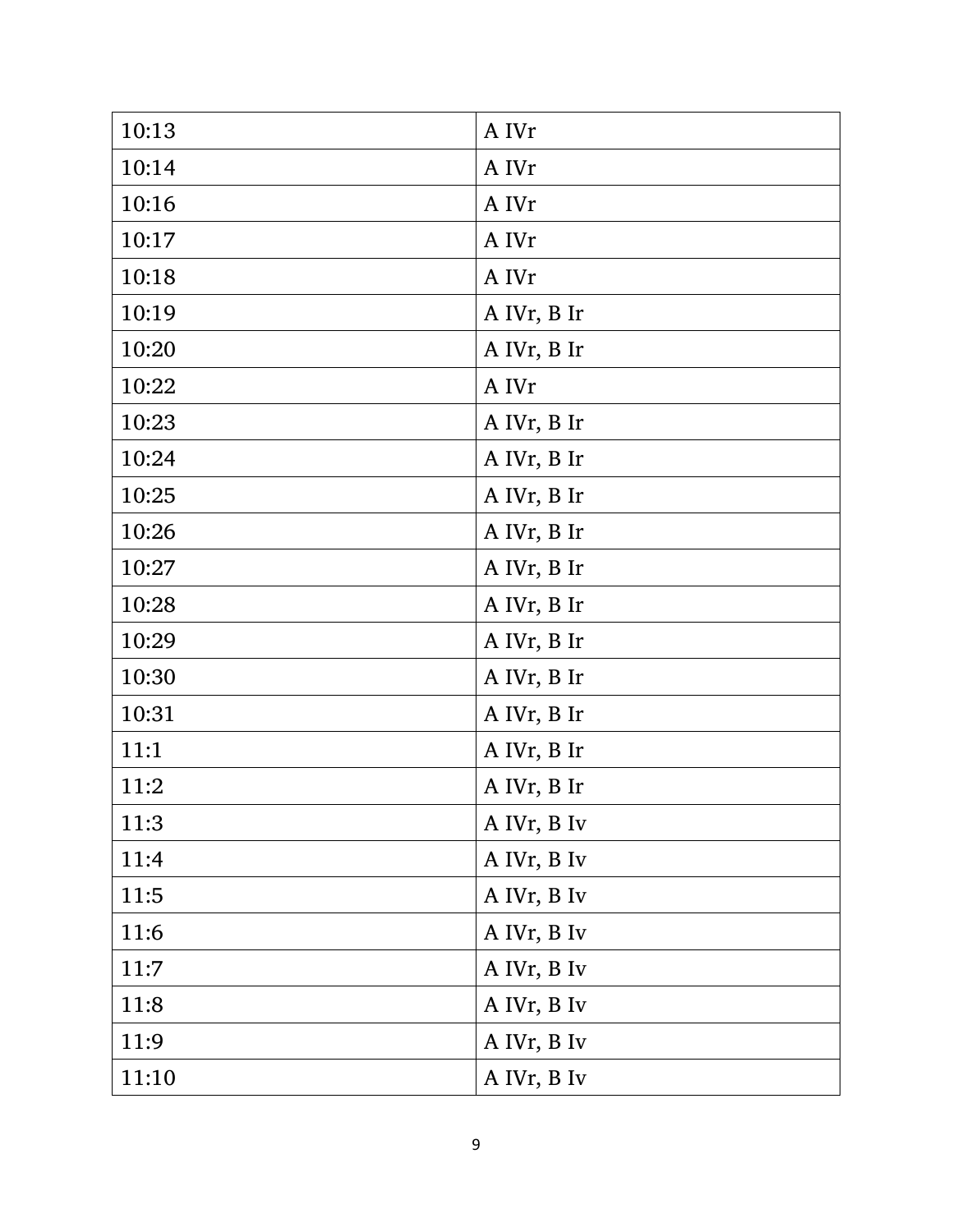| 11:11 | A IV <sub>v</sub>             |
|-------|-------------------------------|
| 11:12 | A IV <sub>v</sub>             |
| 11:13 | A IVv                         |
| 11:14 | A IV <sub>v</sub>             |
| 11:15 | $\boldsymbol{\mathsf{A}}$ IVv |
| 11:16 | A IV <sub>v</sub>             |
| 11:17 | A IVv                         |
| 11:18 | A IVv                         |
| 11:19 | A IVv                         |
| 11:20 | A IVv                         |
| 11:21 | A IVv                         |
| 11:22 | A IVv                         |
| 11:23 | A IVv                         |
| 11:24 | A IVv                         |
| 11:25 | A IVv                         |
| 11:27 | A IVv                         |
| 11:28 | A IVv                         |
| 11:29 | A IVv                         |
| 11:30 | A IV <sub>v</sub>             |
| 11:31 | $\mathbf A$ IVv               |
| 11:32 | A IVv                         |
| 11:33 | A IVv                         |
| 11:34 | A IVv – A Vr                  |
| 12:1  | A IVv                         |
| 12:2  | A Vr                          |
| 12:3  | A Vr                          |
| 12:4  | A Vr                          |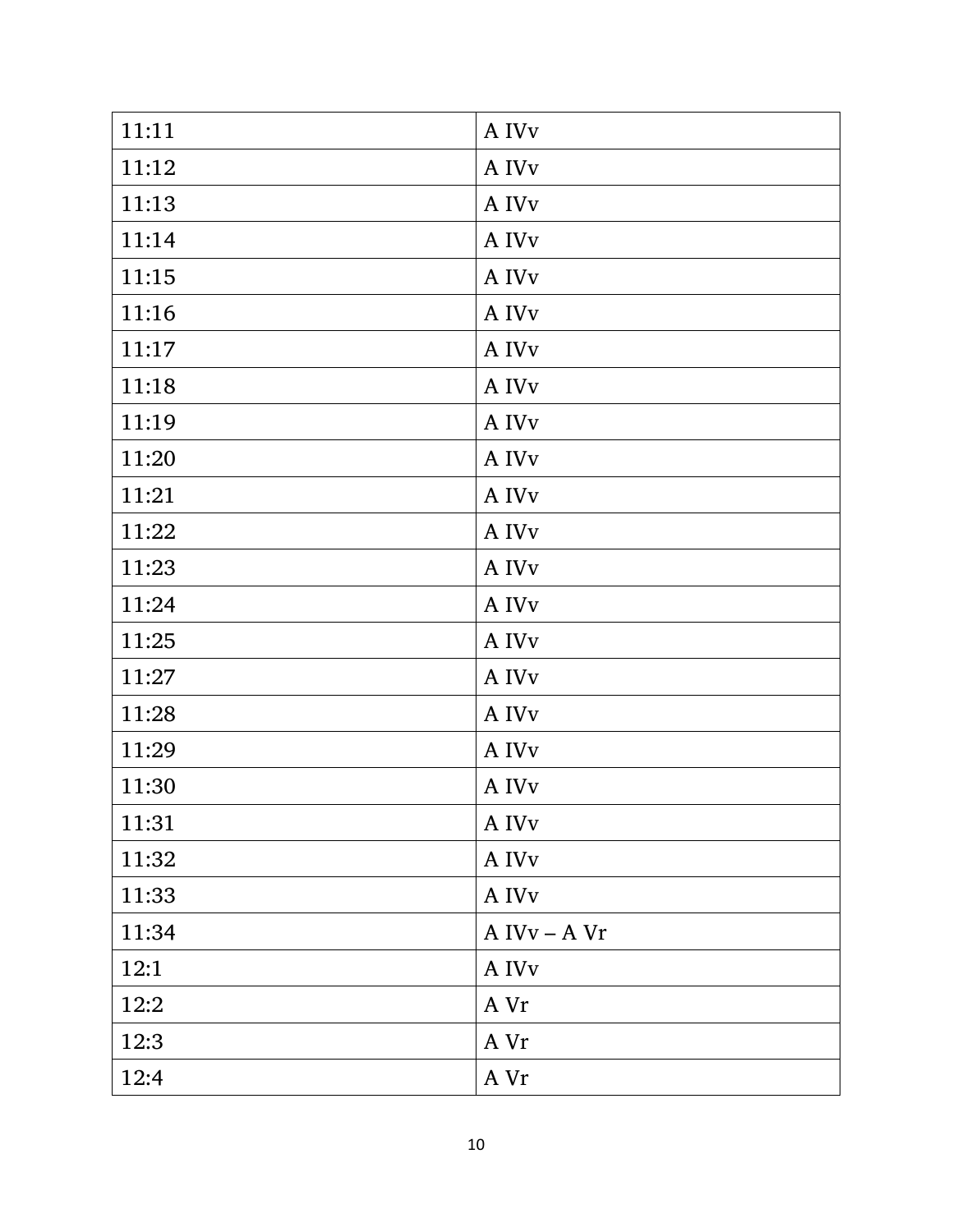| 12:5  | A Vr |
|-------|------|
| 12:6  | A Vr |
| 12:8  | A Vr |
| 12:9  | A Vr |
| 12:10 | A Vr |
| 12:11 | A Vr |
| 12:12 | A Vr |
| 12:13 | A Vr |
| 12:14 | A Vr |
| 12:15 | A Vr |
| 12:16 | A Vr |
| 12:17 | A Vr |
| 12:18 | A Vr |
| 13:1  | A Vr |
| 13:2  | A Vr |
| 13:3  | A Vr |
| 13:4  | A Vr |
| 13:5  | A Vr |
| 13:6  | A Vr |
| 13:7  | A Vv |
| 13:8  | A Vv |
| 13:9  | A Vv |
| 13:10 | A Vv |
| 13:11 | A Vv |
| 13:12 | A Vv |
| 13:13 | A Vv |
| 13:15 | A Vv |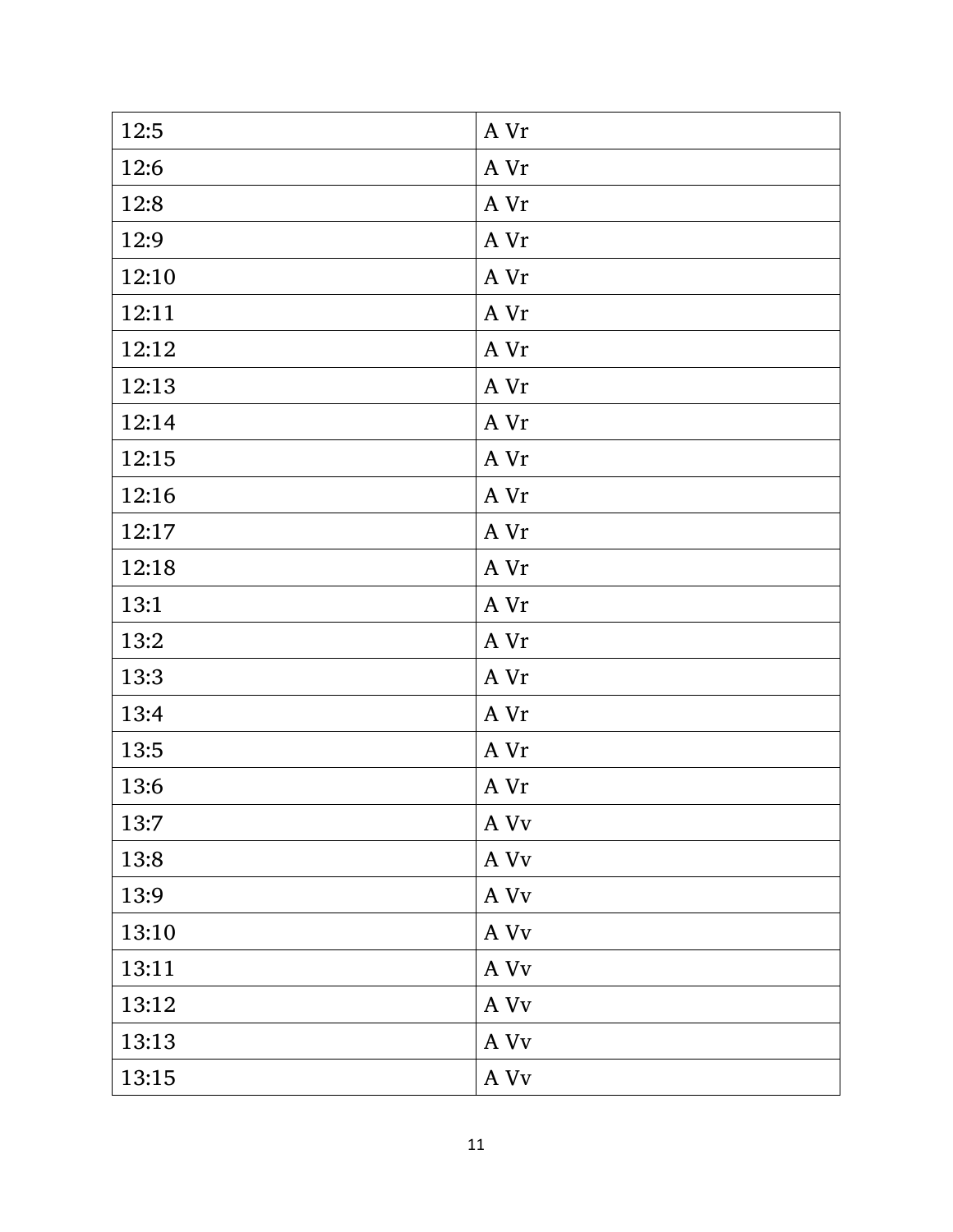| 13:16 | A Vv                               |
|-------|------------------------------------|
| 13:17 | A Vv                               |
| 13:18 | A Vv                               |
| 13:19 | A Vv                               |
| 13:20 | A Vv                               |
| 13:21 | A Vv                               |
| 13:22 | A Vv                               |
| 13:23 | A Vv                               |
| 13:24 | A Vv                               |
| 13:25 | A Vv                               |
| 13:26 | A Vv                               |
| 14:1  | $\,$ A $\,$ Vv $\,$                |
| 14:2  | $\mathbf{A}\ \mathbf{V}\mathbf{v}$ |
| 14:3  | A Vv                               |
| 14:4  | A Vv                               |
| 14:5  | A Vv                               |
| 14:6  | A Vv                               |
| 14:9  | A Vv                               |
| 14:10 | A Vv                               |
| 14:11 | $A Vv - A VIr$                     |
| 14:12 | A VIr                              |
| 14:13 | A VIr                              |
| 14:14 | A VIr                              |
| 14:15 | A VIr                              |
| 14:16 | A VIr                              |
| 14:17 | A VIr                              |
| 14:18 | A VIr                              |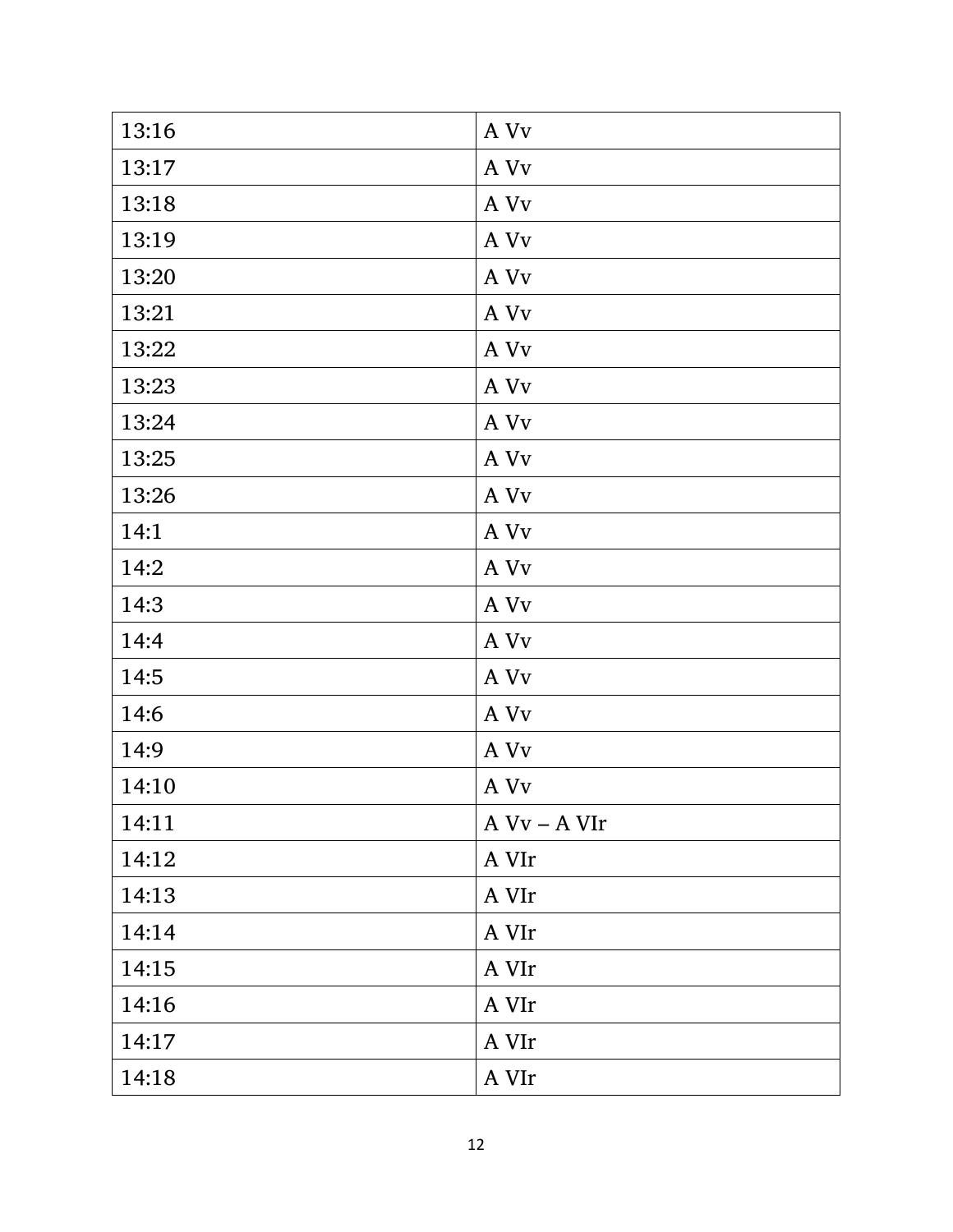| 14:19 | A VIr        |
|-------|--------------|
| 14:20 | A VIr        |
| 14:21 | A VIr        |
| 14:22 | A VIr        |
| 14:23 | A VIr        |
| 14:24 | A VIr        |
| 14:25 | A VIr        |
| 14:26 | A VIr        |
| 14:27 | A VIr        |
| 15:1  | A VIr, B IIr |
| 15:2  | A VIr, B IIr |
| 15:3  | A VIr, B IIr |
| 15:4  | A VIr, B IIr |
| 15:5  | A VIr, B IIr |
| 15:6  | A VIr, B IIr |
| 15:7  | A VIr, B IIr |
| 15:8  | A VIr, B IIr |
| 15:9  | A VIr, B IIr |
| 15:10 | A VIr, B IIr |
| 15:11 | A VIr, B IIr |
| 15:12 | A VIr, B IIr |
| 15:13 | A VIr, B IIr |
| 15:14 | A VIr, B IIr |
| 15:15 | A VIr, B IIr |
| 15:16 | A VIr, B IIr |
| 15:17 | A VIr, B IIv |
| 15:18 | A VIr, B IIv |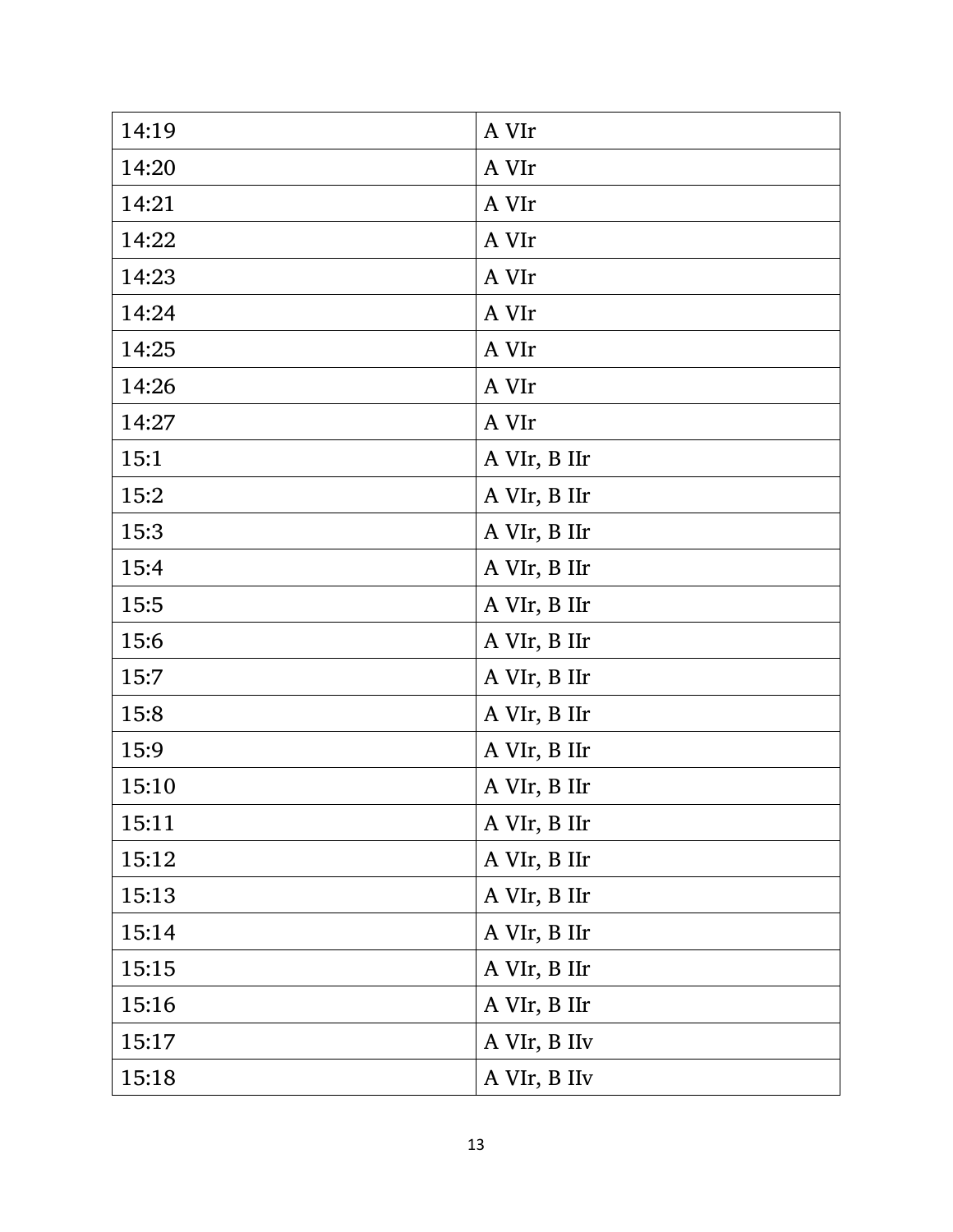| 15:19 | $A$ VIr – A VIv, B IIv |
|-------|------------------------|
| 15:20 | A VIv, B IIv           |
| 16:1  | A VIv, B IIv           |
| 16:2  | A VIv, B IIv           |
| 16:3  | A VIv, B IIv           |
| 16:4  | A VIv, B IIv           |
| 16:5  | A VIv, B IIv           |
| 16:6  | A VIv, B IIv           |
| 16:7  | A VIv, B IIv           |
| 16:8  | A VI <sub>v</sub>      |
| 16:9  | A VI <sub>v</sub>      |
| 16:10 | A VI <sub>v</sub>      |
| 16:11 | A VI <sub>v</sub>      |
| 16:12 | A VI <sub>v</sub>      |
| 16:13 | A VI <sub>v</sub>      |
| 16:14 | A VI <sub>v</sub>      |
| 16:15 | A VI <sub>v</sub>      |
| 16:16 | A VI <sub>v</sub>      |
| 16:17 | A VI <sub>v</sub>      |
| 16:18 | A VI <sub>v</sub>      |
| 16:19 | A VI <sub>v</sub>      |
| 16:20 | A VI <sub>v</sub>      |
| 16:21 | A VI <sub>v</sub>      |
| 16:22 | A VI <sub>v</sub>      |
| 16:23 | A VI <sub>v</sub>      |
| 16:24 | A VI <sub>v</sub>      |
| 16:25 | A VI <sub>v</sub>      |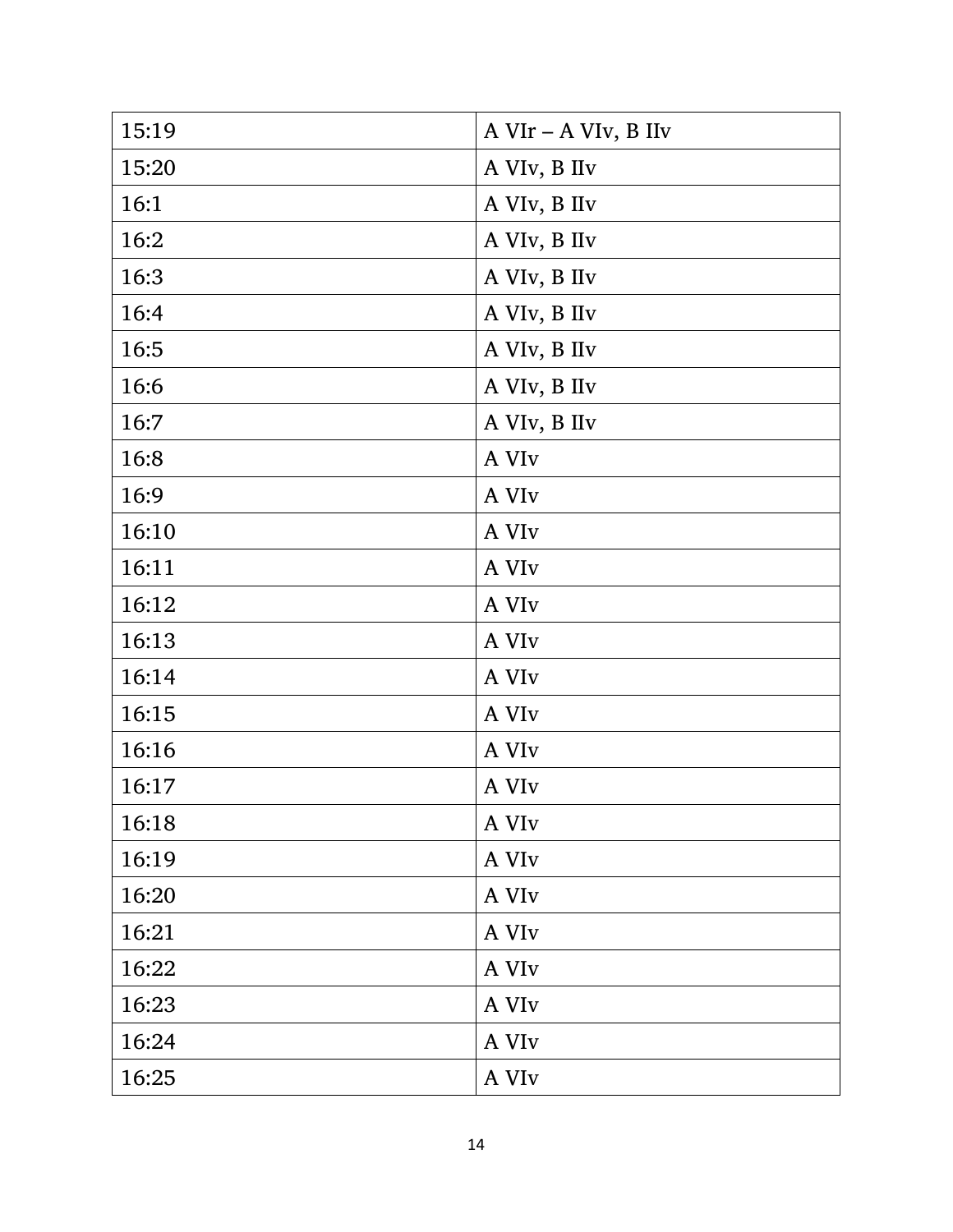| 16:26 | A VI <sub>v</sub>       |
|-------|-------------------------|
| 18:31 | C Vr                    |
| 18:32 | C Vr                    |
| 18:33 | C Vr                    |
| 19:1  | C Vr                    |
| 19:2  | C Vr                    |
| 19:3  | C Vr                    |
| 20:5  | C Vr                    |
| 20:6  | C Vr                    |
| 20:7  | C Vv                    |
| 20:13 | C Vv                    |
| 20:21 | $C$ Iv                  |
| 20:22 | C Iv                    |
| 20:23 | $\mathrm{C}\:\text{Iv}$ |
| 20:30 | $C$ Vv – $C$ VIr        |
| 20:31 | C VIr                   |
| 21:22 | C VIr                   |
| 21:23 | $\mbox{C VIr}$          |
| 21:26 | C VIr                   |
| 22:11 | $C$ VI $r$ – $C$ VI $v$ |
| 22:12 | C VI <sub>v</sub>       |
| 22:21 | C VI <sub>v</sub>       |
| 22:22 | C VI <sub>v</sub>       |
| 23:11 | C VI <sub>v</sub>       |
| 25:7  | C VI <sub>v</sub>       |
| 25:8  | C VIIr                  |
| 25:13 | C VIIr                  |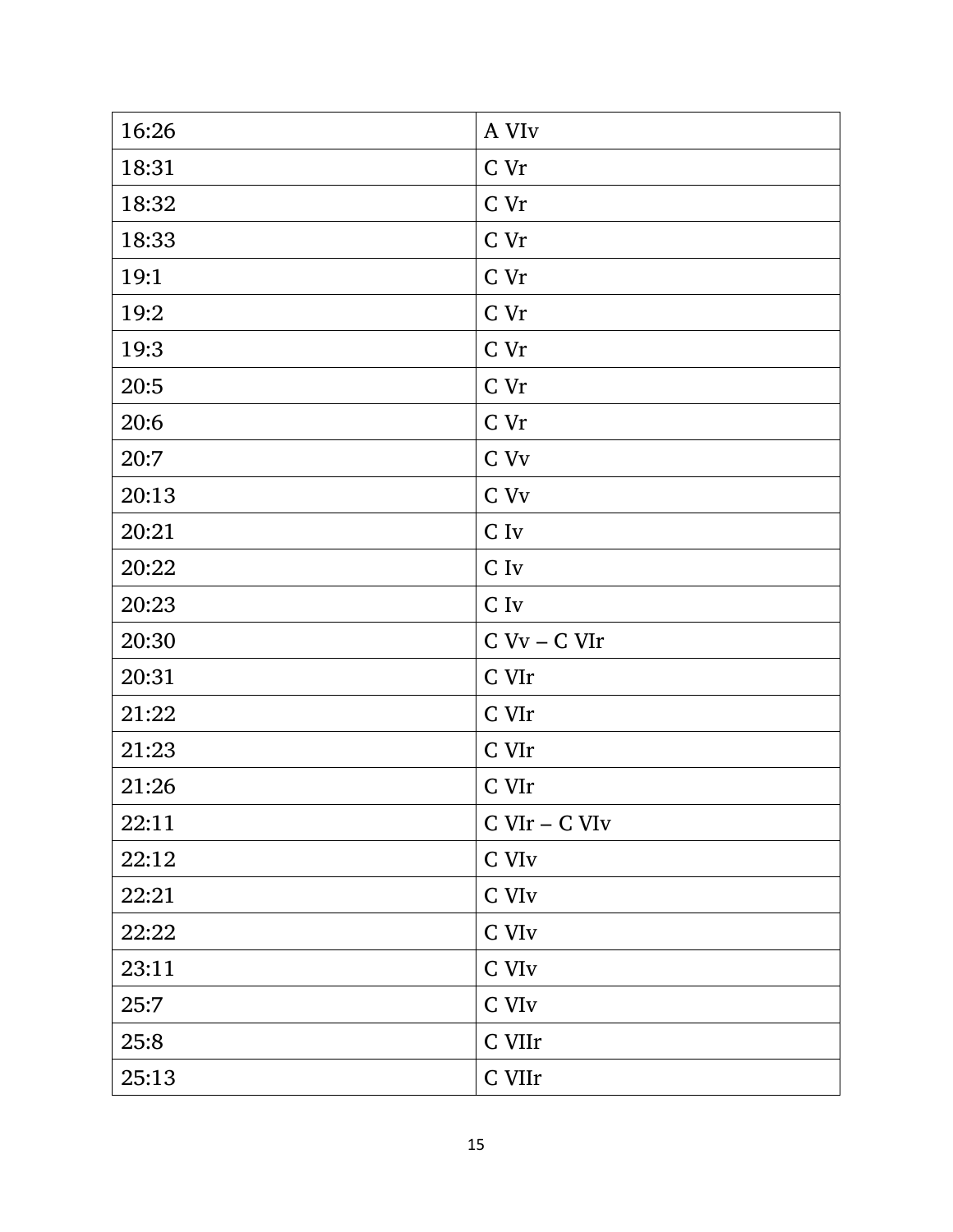| 25:17 | C VIIr             |
|-------|--------------------|
| 25:18 | C VIIr             |
| 25:19 | C VIIr             |
| 25:20 | C VIIr - C VIIv    |
| 25:21 | C VII <sub>v</sub> |
| 25:22 | C VII <sub>v</sub> |
| 25:23 | C VII <sub>v</sub> |
| 25:24 | C VII <sub>v</sub> |
| 26:1  | C VIIv             |
| 26:2  | C VIIv - C VIIIr   |
| 26:3  | C VIIIr            |
| 26:13 | C VIIIr            |
| 26:15 | C VIIIr            |
| 26:16 | C VIIIr            |
| 26:17 | C VIIIr            |
| 30:11 | <b>B</b> IIIr      |
| 30:12 | <b>B</b> IIIr      |
| 30:13 | <b>B</b> IIIr      |
| 30:14 | <b>B</b> IIIr      |
| 30:15 | <b>B</b> IIIr      |
| 30:16 | <b>B</b> IIIr      |
| 30:17 | <b>B</b> IIIr      |
| 30:18 | <b>B</b> IIIr      |
| 30:19 | <b>B</b> IIIr      |
| 30:20 | <b>B</b> IIIr      |
| 30:21 | <b>B</b> IIIr      |
| 30:22 | <b>B</b> IIIr      |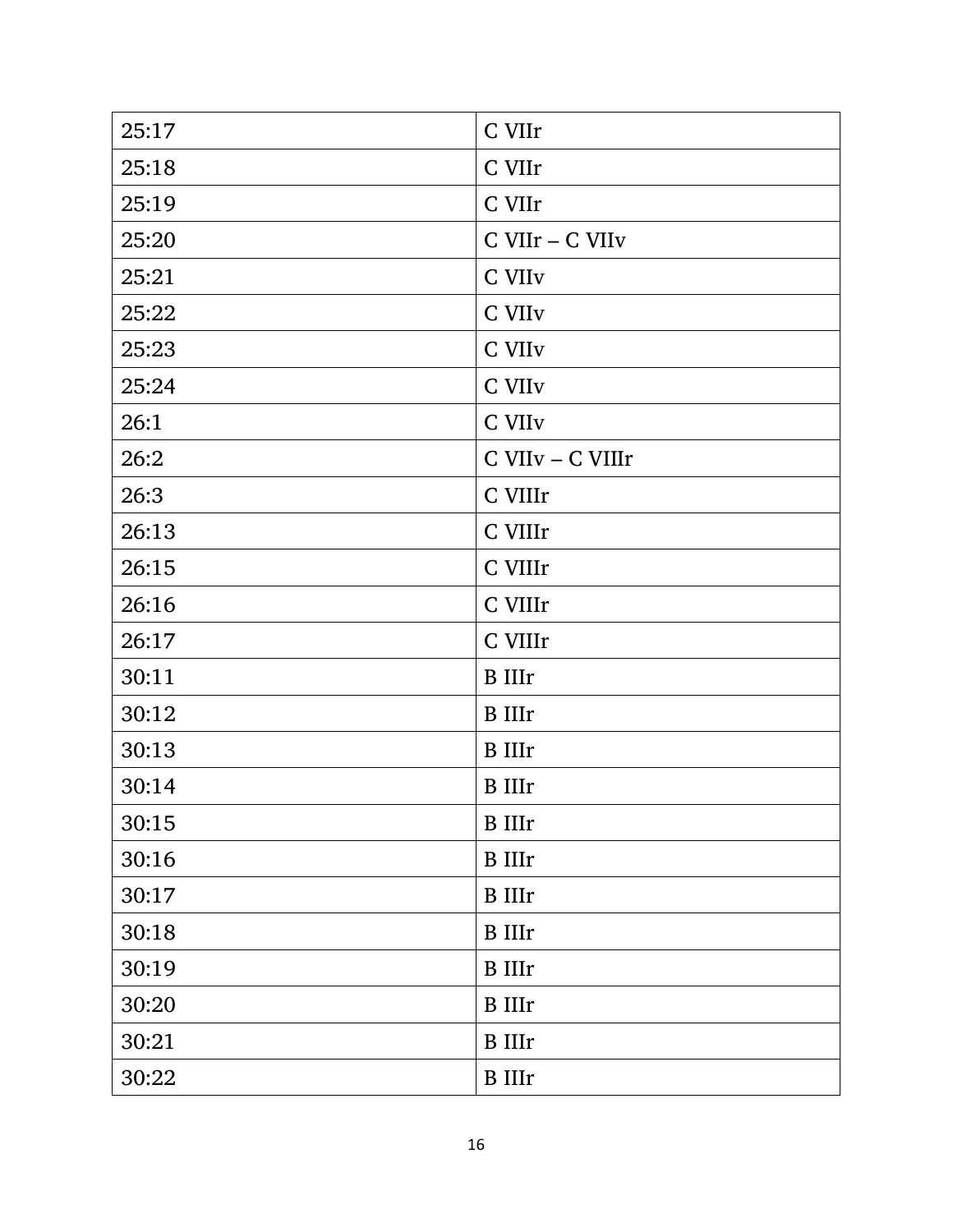| 30:23 | <b>B</b> IIIr             |
|-------|---------------------------|
| 30:24 | <b>B</b> IIIr             |
| 30:25 | <b>B</b> III <sub>V</sub> |
| 31:1  | <b>B</b> III <sub>V</sub> |
| 31:2  | <b>B</b> III <sub>V</sub> |
| 31:3  | <b>B</b> III <sub>V</sub> |
| 31:4  | <b>B</b> III <sub>V</sub> |
| 31:5  | <b>B</b> III <sub>V</sub> |
| 31:6  | <b>B</b> IIIv             |
| 31:7  | <b>B</b> IIIv             |
| 31:8  | <b>B</b> III <sub>V</sub> |
| 31:9  | <b>B</b> III <sub>V</sub> |
| 31:10 | <b>B</b> III <sub>V</sub> |
| 31:11 | <b>B</b> IIIv             |
| 31:12 | <b>B</b> IVr              |
| 31:13 | <b>B</b> IVr              |
| 31:14 | <b>B</b> IVr              |
| 31:15 | <b>B</b> IVr              |
| 31:16 | <b>B</b> IVr              |
| 31:17 | <b>B</b> IVr              |
| 31:18 | <b>B</b> IVr              |
| 31:19 | B IVr, B IVv              |
| 31:20 | <b>B</b> IVr              |
| 31:21 | <b>B</b> IVr              |
| 31:22 | <b>B</b> IVv              |
| 31:23 | <b>B</b> IV <sub>v</sub>  |
| 31:24 | B IVv, F Ir               |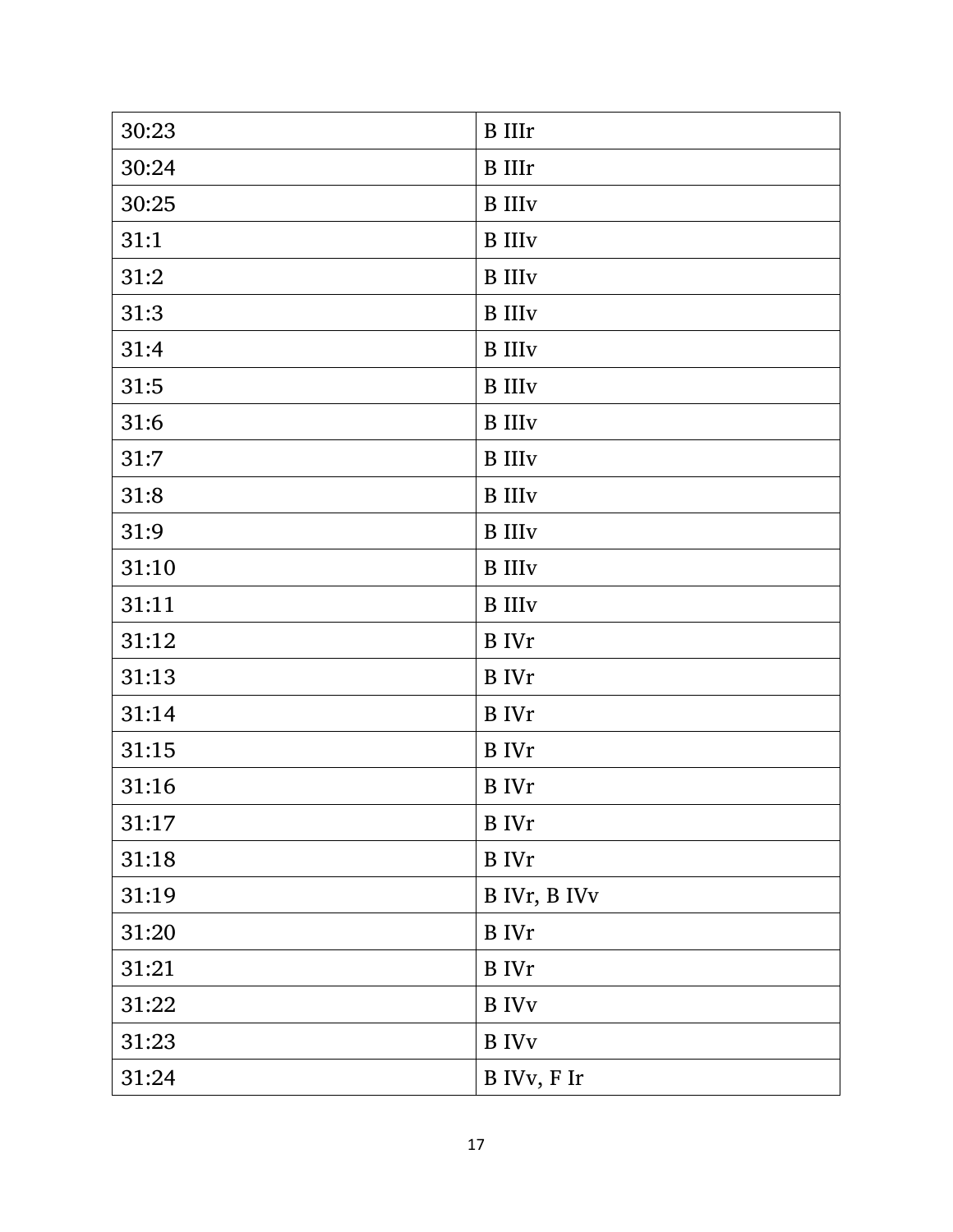| 31:25 | B IVv, F Ir             |
|-------|-------------------------|
| 31:26 | B IVv, F Ir             |
| 31:27 | B IVv, F Ir             |
| 31:28 | B IVv, F Ir             |
| 31:29 | B IVv, F Ir             |
| 31:30 | B IVv, F Ir             |
| 31:31 | B IVv, F Ir             |
| 32:1  | $B IVv - B Vr$ , F Ir   |
| 32:2  | B Vr, F Ir              |
| 32:3  | B Vr, F Ir              |
| 32:7  | B Vr, F Ir              |
| 32:8  | B Vr                    |
| 32:9  | B Vr                    |
| 32:10 | B Vr                    |
| 32:11 | B Vr                    |
| 32:12 | B Vr, F Iv              |
| 32:13 | B Vr, F Iv              |
| 32:14 | $B Vr - B Vv$ , F Iv    |
| 32:15 | <b>B</b> V <sub>v</sub> |
| 32:16 | B Vv, E Ir, F Iv        |
| 32:17 | B Vv, E Ir, F Iv        |
| 32:18 | B Vv, E Ir, F Iv        |
| 32:19 | B Vv, E Ir, F Iv        |
| 32:20 | B Vv, E Ir, F Iv        |
| 32:21 | B Vv, E Ir, F Iv        |
| 32:22 | B Vv, E Ir, F Iv        |
| 32:23 | <b>B</b> Vv             |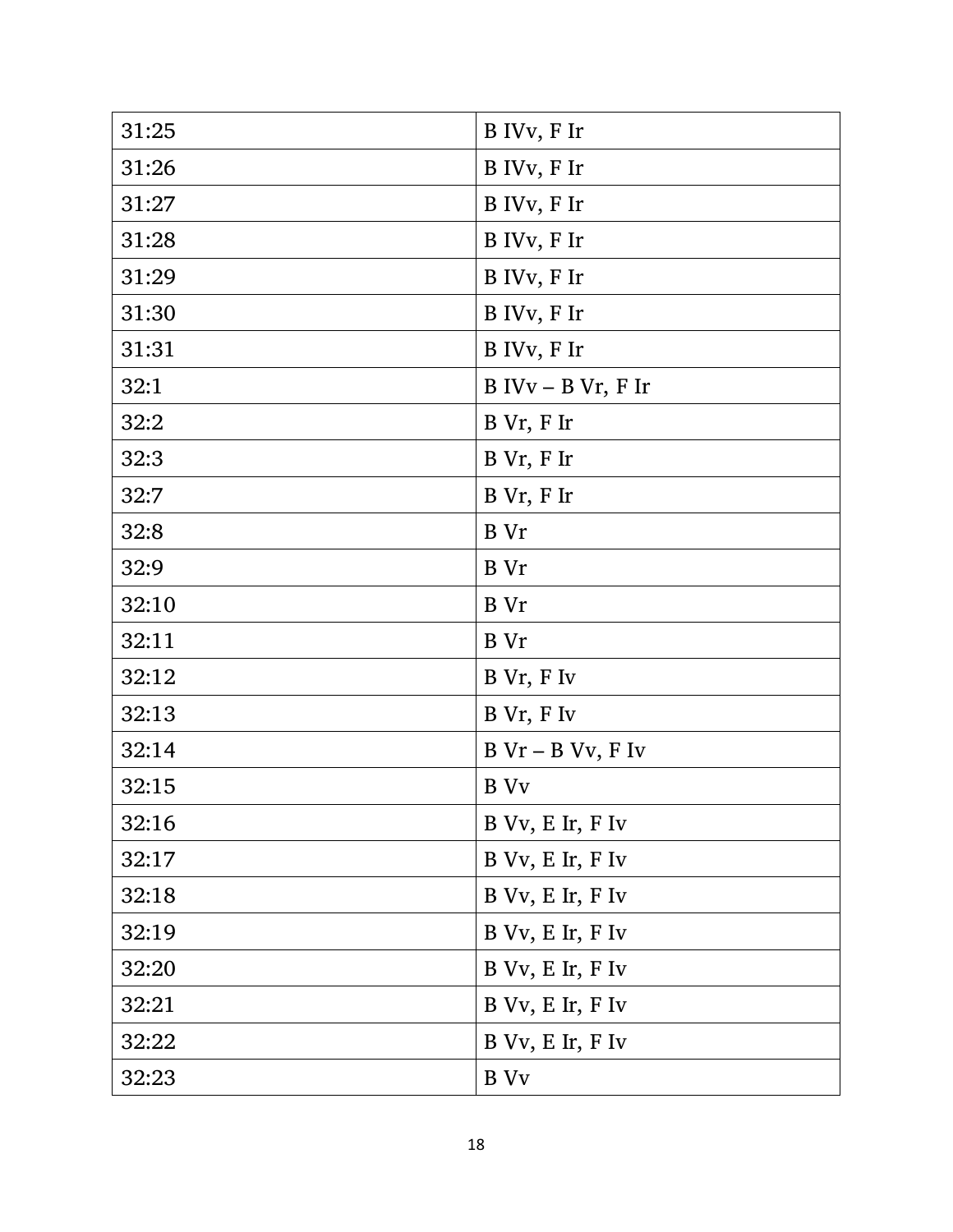| 32:24 | B Vv, E Ir, F Iv           |
|-------|----------------------------|
| 33:1  | B Vv, E Ir, F Iv           |
| 33:2  | B Vv, E Ir                 |
| 33:3  | B Vv                       |
| 33:4  | E Ir, F Iv                 |
| 33:5  | E Ir, F Iv                 |
| 33:6  | E Ir, F Iv                 |
| 33:7  | E Ir, F Iv                 |
| 33:8  | E Ir, F Iv                 |
| 33:9  | E Ir                       |
| 33:10 | E Ir                       |
| 33:11 | E Ir                       |
| 33:12 | E Ir                       |
| 33:13 | E Ir                       |
| 33:14 | $E$ Ir – $E$ Iv            |
| 33:15 | E Iv                       |
| 33:16 | E Iv                       |
| 33:17 | E Iv                       |
| 33:18 | E Iv                       |
| 33:19 | $\mathbf E$ Iv             |
| 33:20 | $\mathbf E$ Iv             |
| 33:21 | $\mathbf E$ Iv             |
| 33:22 | $\mathbf E$ Iv             |
| 33:23 | E Iv                       |
| 33:24 | $\mathbf E$ Iv             |
| 33:25 | $\mathop{\hbox{\rm E}}$ Iv |
| 33:26 | E Iv                       |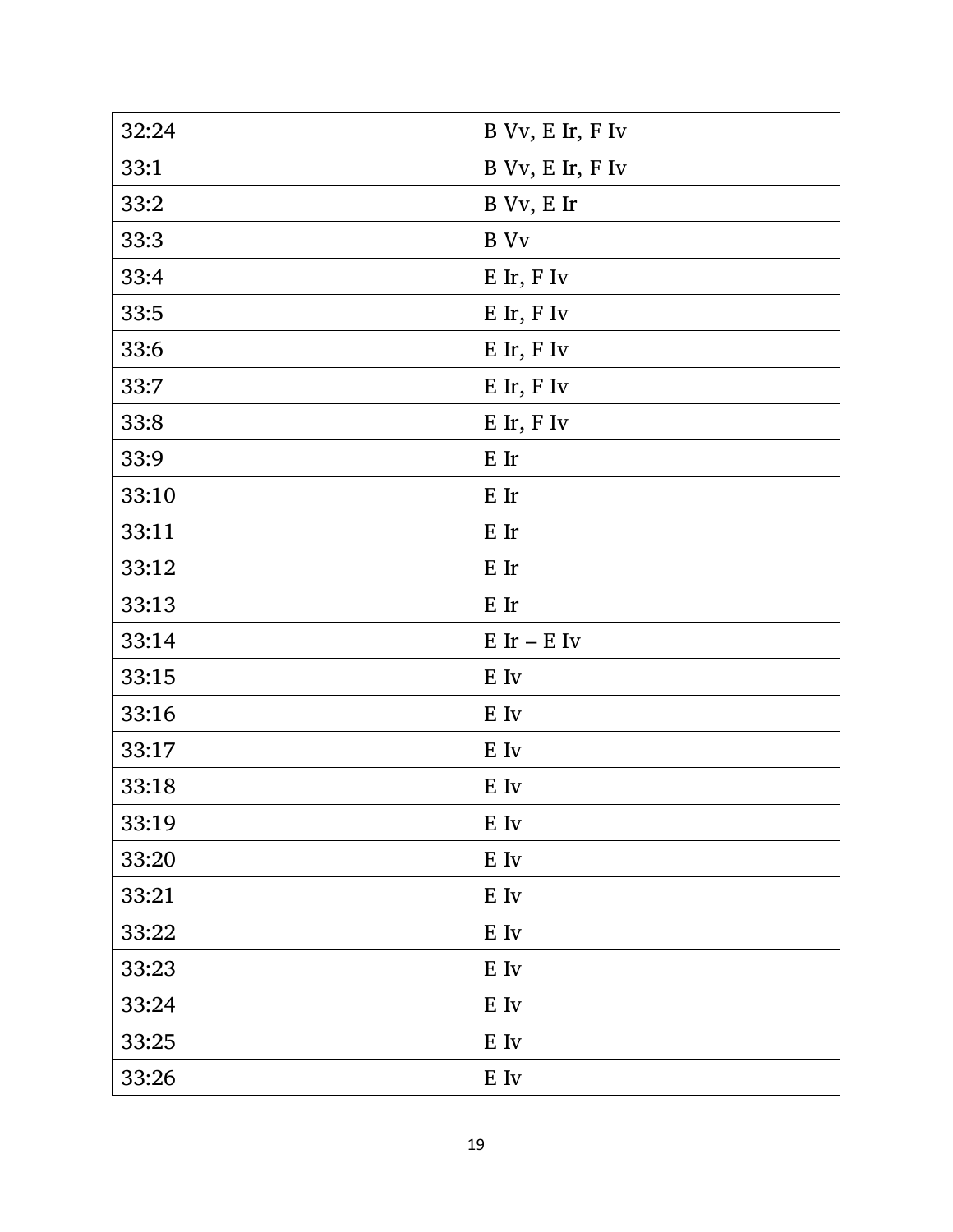| 33:27 | E Iv                     |
|-------|--------------------------|
| 33:28 | E Iv                     |
| 33:30 | E Iv                     |
| 33:31 | E Iv                     |
| 33:32 | E Iv                     |
| 34:1  | E Iv                     |
| 35:11 | <b>B</b> VIr             |
| 35:12 | <b>B</b> VIr             |
| 35:13 | <b>B</b> VIr             |
| 35:14 | <b>B</b> VIr             |
| 35:15 | <b>B</b> VIr             |
| 35:16 | <b>B</b> VIr             |
| 35:17 | <b>B</b> VIr             |
| 35:18 | <b>B</b> VIr             |
| 35:20 | <b>B</b> VIr             |
| 35:21 | <b>B</b> VIr             |
| 35:22 | <b>B</b> VIr             |
| 35:23 | <b>B</b> VIr             |
| 35:24 | <b>B</b> VIr             |
| 35:25 | <b>B</b> VIr             |
| 35:26 | <b>B</b> VIr             |
| 36:1  | <b>B</b> VI <sub>v</sub> |
| 36:2  | <b>B</b> VI <sub>V</sub> |
| 36:3  | <b>B</b> VI <sub>V</sub> |
| 36:4  | <b>B</b> VI <sub>v</sub> |
| 36:5  | <b>B</b> VI <sub>v</sub> |
| 36:6  | <b>B</b> VI <sub>V</sub> |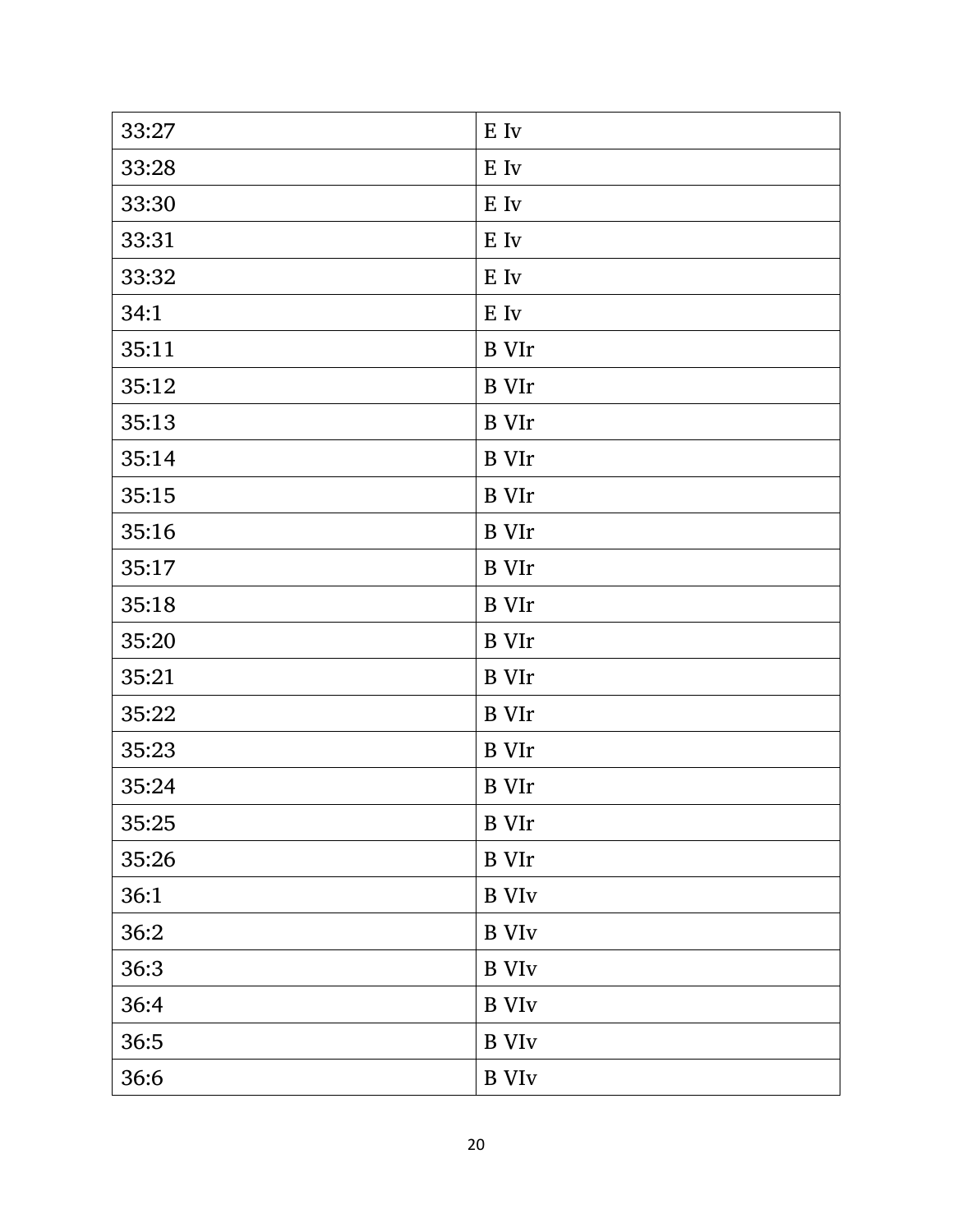| 36:7  | <b>B</b> VI <sub>v</sub>  |
|-------|---------------------------|
| 36:8  | <b>B</b> VI <sub>v</sub>  |
| 36:9  | <b>B</b> VI <sub>v</sub>  |
| 36:10 | <b>B</b> VI <sub>v</sub>  |
| 36:12 | <b>B</b> VI <sub>v</sub>  |
| 36:13 | <b>B</b> VI <sub>v</sub>  |
| 36:17 | <b>B</b> VI <sub>v</sub>  |
| 36:18 | <b>B</b> VI <sub>v</sub>  |
| 36:19 | <b>B</b> VI <sub>v</sub>  |
| 36:20 | <b>B</b> VI <sub>v</sub>  |
| 36:21 | <b>B</b> VI <sub>v</sub>  |
| 36:22 | <b>B</b> VI <sub>v</sub>  |
| 36:23 | <b>B</b> VI <sub>v</sub>  |
| 36:24 | B VIIr, C IIv - C IIIr    |
| 36:25 | <b>B</b> VIIr             |
| 36:26 | <b>B</b> VIIr             |
| 36:27 | B VIIr, C VIIIr - C VIIIv |
| 36:28 | B VIIr, C VIIIv           |
| 36:29 | B VIIr, C VIIIv, D IIr    |
| 36:30 | B VIIr, C VIIIv, D IIr    |
| 36:31 | B VIIr, C VIIIv, D IIr    |
| 37:1  | B VIIr, C IIIr, D IIr     |
| 37:2  | B VIIr, C IIIr, D IIr     |
| 37:3  | B VIIr, D IIr             |
| 37:4  | B VIIr, D IIr             |
| 37:5  | B VIIr, D IIr             |
| 37:6  | B VIIr, D IIr             |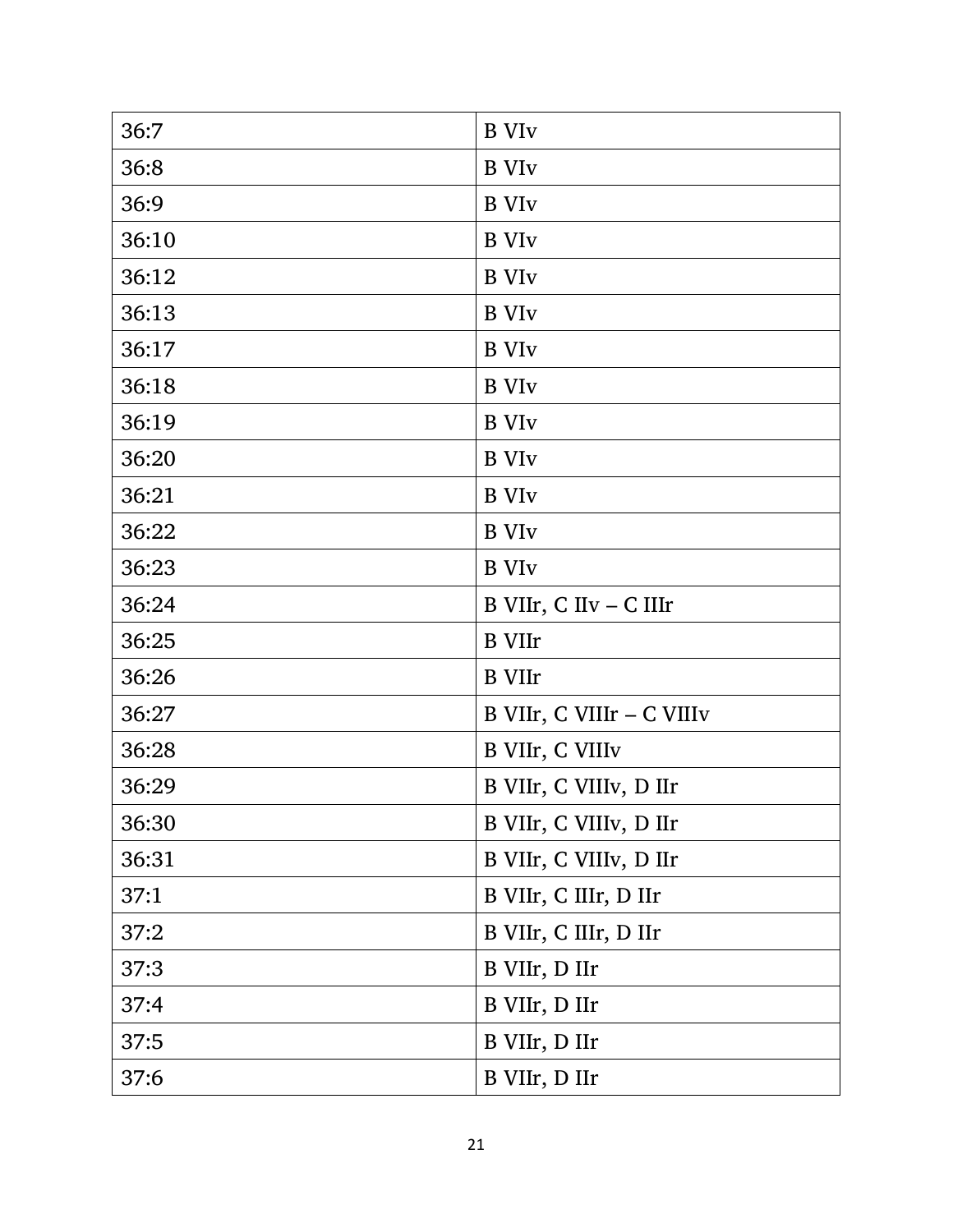| 37:7  | B VIIr, D IIr         |
|-------|-----------------------|
| 37:8  | B VIIr, D IIr         |
| 37:9  | B VIIr, D IIr         |
| 37:10 | B VIIr, D IIr         |
| 37:11 | B VIIv, D IIr         |
| 37:12 | B VIIv, D IIr - D IIv |
| 37:13 | B VIIv, D IIv         |
| 37:14 | B VIIv, D IIv         |
| 37:15 | B VIIv, D IIv         |
| 37:16 | B VIIv, D IIv         |
| 37:17 | B VIIv, D IIv         |
| 37:18 | B VIIv, D IIv         |
| 37:19 | B VIIv, C Vv, D IIv   |
| 37:20 | B VIIv, D IIv         |
| 37:22 | B VIIv, C Vv, D IIv   |
| 37:24 | B VIIv, C Vv, D IIv   |
| 37:25 | B VIIv, D IIv         |
| 37:26 | C Vv, D IIv           |
| 37:27 | B VIIIr, D IIv        |
| 37:28 | B VIIIr, D IIv        |
| 37:29 | B VIIIr, D IIv        |
| 37:30 | B VIIIr, D IIv        |
| 37:31 | B VIIIr, D IIv        |
| 38:1  | B VIIIr, D IIv        |
| 38:2  | <b>B</b> VIIIr        |
| 38:3  | <b>B</b> VIIIr        |
| 38:4  | <b>B</b> VIIIr        |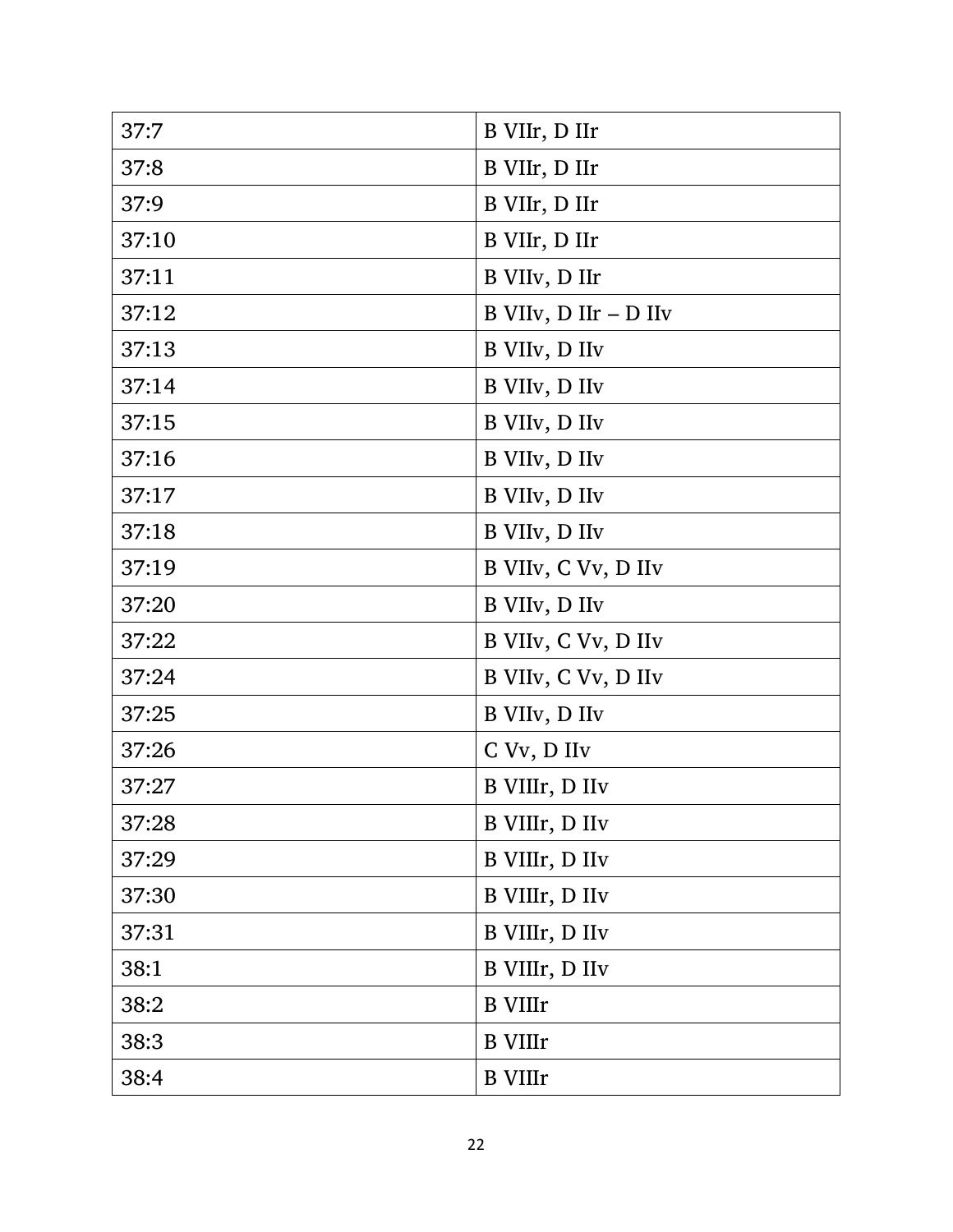| 38:5  | <b>B</b> VIIIr             |
|-------|----------------------------|
| 38:6  | <b>B</b> VIIIr             |
| 38:7  | <b>B</b> VIIIr             |
| 38:8  | <b>B</b> VIIIr             |
| 38:9  | <b>B</b> VIIIr             |
| 38:10 | <b>B</b> VIIIr             |
| 38:11 | <b>B</b> VIIIr             |
| 38:12 | <b>B</b> VIIIr             |
| 38:13 | <b>B</b> VIII <sub>V</sub> |
| 38:14 | <b>B</b> VIII <sub>V</sub> |
| 38:15 | <b>B</b> VIII <sub>V</sub> |
| 38:16 | <b>B</b> VIII <sub>V</sub> |
| 38:17 | <b>B</b> VIII <sub>V</sub> |
| 38:18 | <b>B</b> VIII <sub>V</sub> |
| 38:20 | <b>B</b> VIII <sub>V</sub> |
| 38:21 | <b>B</b> VIII <sub>V</sub> |
| 38:22 | <b>B</b> VIII <sub>V</sub> |
| 38:23 | <b>B</b> VIII <sub>V</sub> |
| 38:24 | <b>B</b> VIII <sub>V</sub> |
| 38:25 | <b>B</b> VIII <sub>V</sub> |
| 38:26 | <b>B</b> VIII <sub>V</sub> |
| 38:27 | <b>B</b> VIII <sub>V</sub> |
| 39:15 | B IX r                     |
| 39:16 | B IX r                     |
| 39:17 | B IX r                     |
| 39:18 | B IX r                     |
| 39:19 | B IX r                     |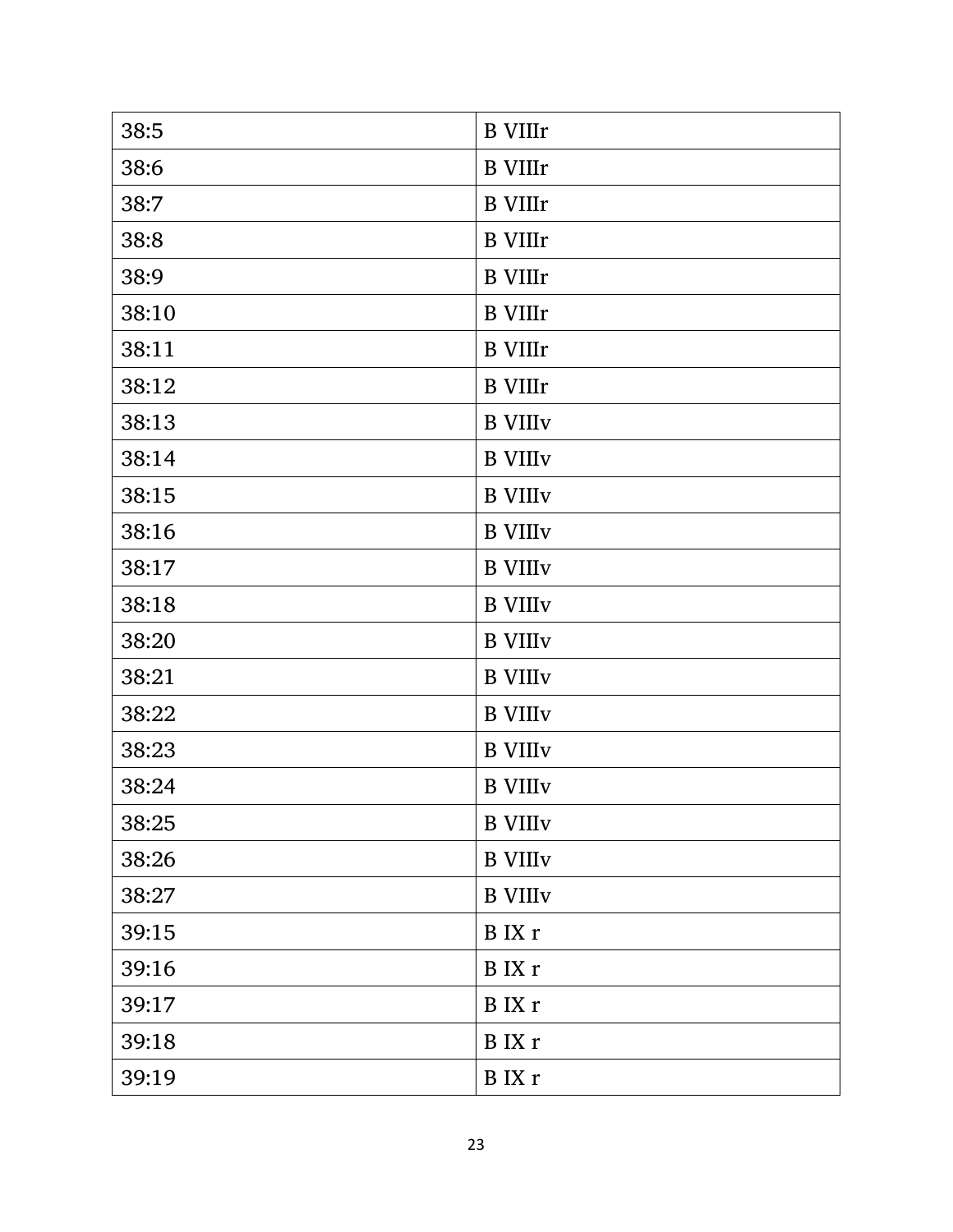| 39:20 | B IX r            |
|-------|-------------------|
| 39:21 | B IX r            |
| 39:22 | B IX r            |
| 39:23 | B IX r            |
| 39:24 | B IX r            |
| 39:25 | B IX r            |
| 39:26 | B IX r            |
| 39:27 | B IX r, Mas I     |
| 39:28 | B IX r, Mas I     |
| 39:29 | B IX v, Mas I     |
| 39:30 | B IX v, Mas I     |
| 39:31 | B IX v, Mas I     |
| 39:32 | B IX v, Mas I     |
| 39:33 | <b>B</b> IX v     |
| 39:34 | B IX v            |
| 39:35 | B IX v            |
| 40:1  | B IX v            |
| 40:3  | B IX v            |
| 40:4  | <b>B</b> IX v     |
| 40:5  | $\, {\bf B}$ IX v |
| 40:6  | B IX v            |
| 40:7  | B IX v            |
| 40:8  | B IX v, Mas I     |
| 40:9  | B Xr              |
| 40:10 | B Xr              |
| 40:11 | B Xr, Mas II      |
| 40:12 | Mas II            |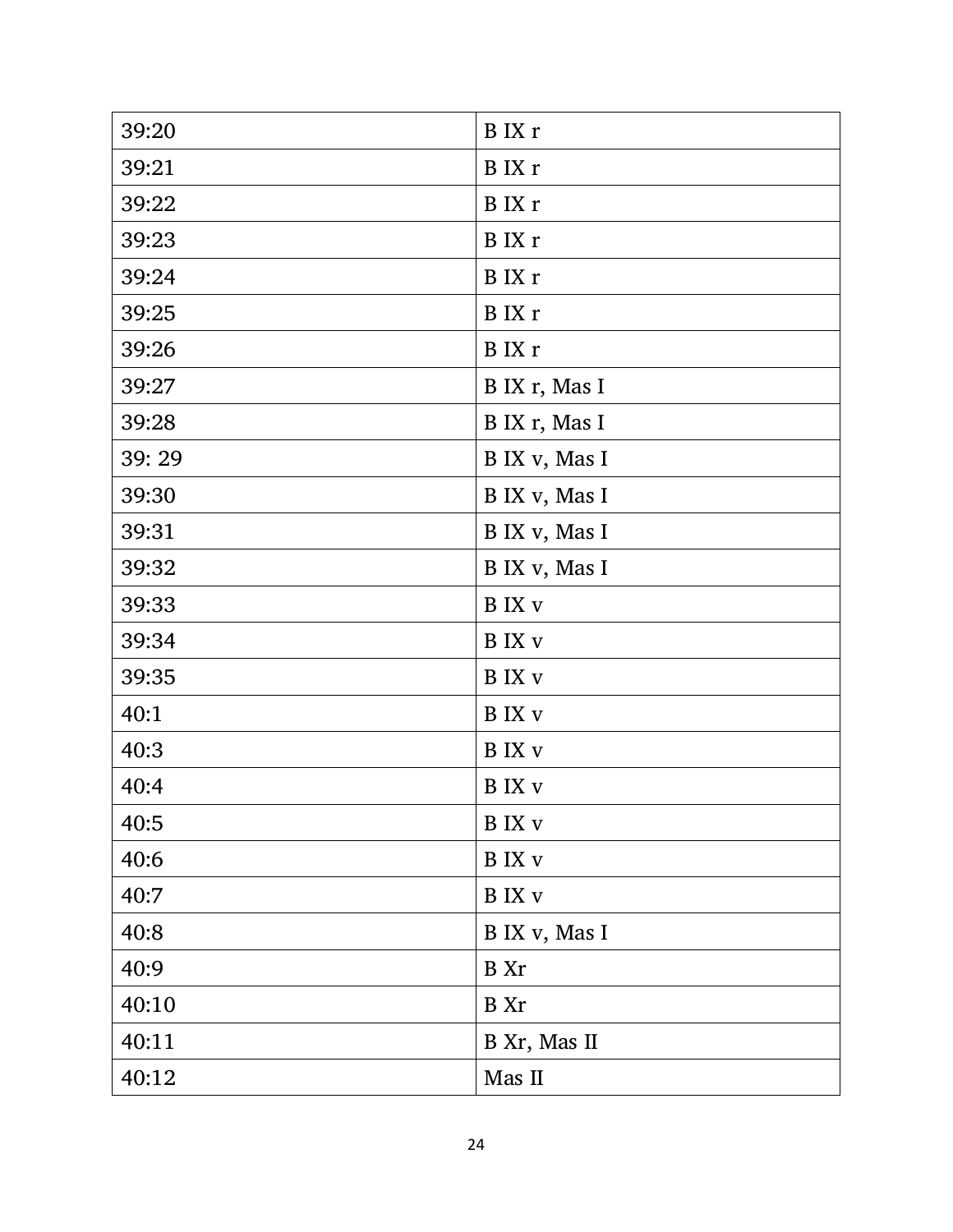| 40:13 | B Xr, Mas II             |
|-------|--------------------------|
| 40:14 | B Xr, Mas II             |
| 40:15 | B Xr, Mas II             |
| 40:16 | B Xr, Mas II             |
| 40:17 | B Xr, Mas II             |
| 40:18 | B Xr, Mas II             |
| 40:19 | B Xr, Mas II             |
| 40:20 | B Xr, Mas II             |
| 40:21 | B Xr                     |
| 40:22 | B Xr                     |
| 40:23 | B Xr                     |
| 40:24 | B Xr                     |
| 40:25 | B Xr                     |
| 40:26 | B Xr - B Xv, Mas II      |
| 40:27 | B Xv, Mas II             |
| 40:28 | B Xv, Mas II             |
| 40:29 | B Xv, Mas II             |
| 40:30 | B Xv, Mas II             |
| 41:1  | B Xv, Mas III            |
| 41:2  | B Xv, Mas III            |
| 41:3  | B Xv, Mas III            |
| 41:4  | B Xv, Mas III            |
| 41:5  | B Xv, Mas III            |
| 41:6  | B Xv, Mas III            |
| 41:7  | B Xv, Mas III            |
| 41:8  | B Xv, Mas III            |
| 41:9  | $B Xv - B XIr$ , Mas III |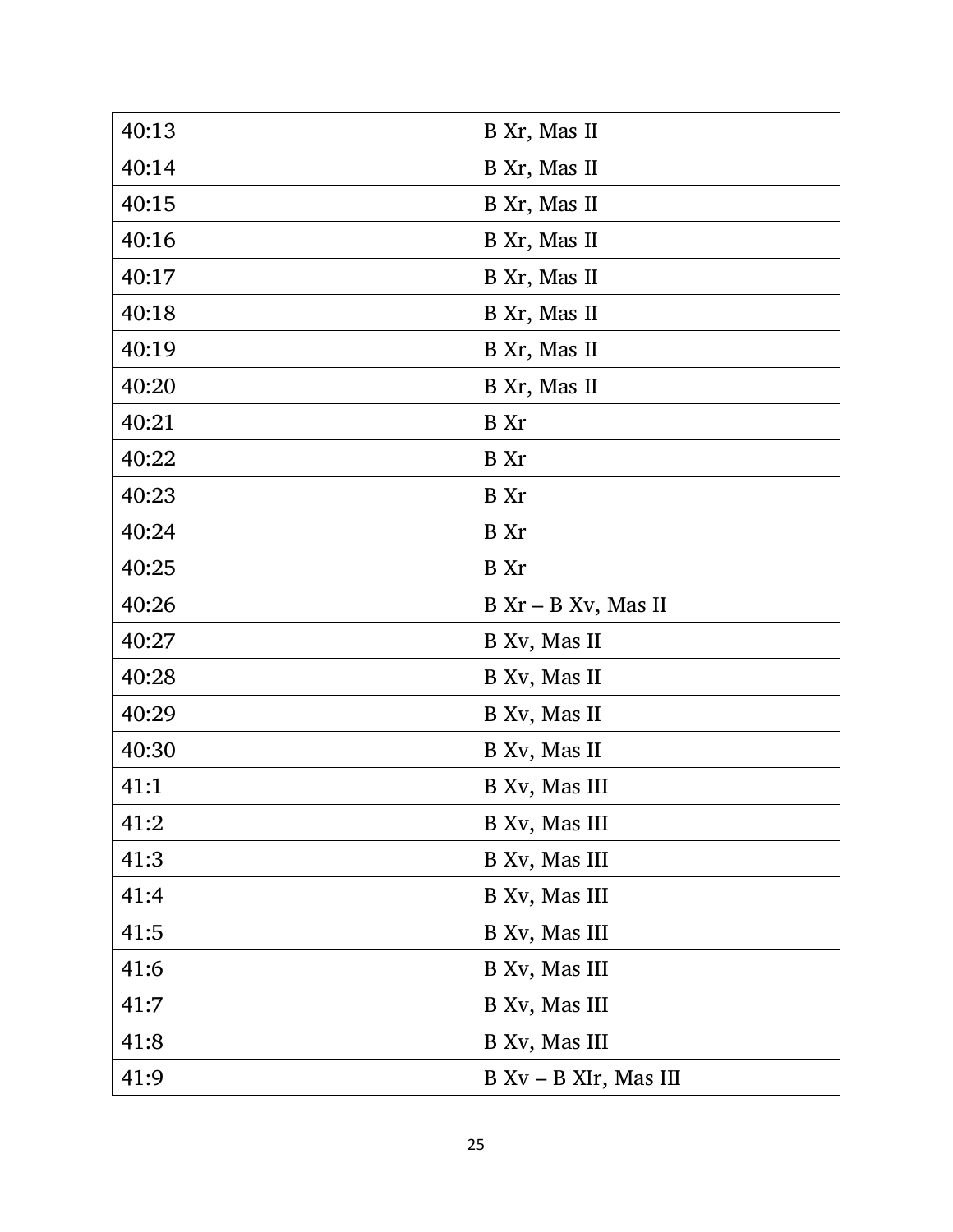| 41:10 | B XIr, Mas III          |
|-------|-------------------------|
| 41:11 | B XIr, Mas III          |
| 41:12 | B XIr, Mas III          |
| 41:13 | B XIr, Mas III          |
| 41:14 | B XIr, Mas III          |
| 41:15 | B XIr, Mas III          |
| 41:16 | B XIr, C Iv, Mas III    |
| 41:17 | B XIr, Mas III          |
| 41:18 | B XIr, Mas III          |
| 41:19 | B XIr, Mas III          |
| 41:21 | B XIr, Mas III – Mas IV |
| 41:22 | B XIr, Mas IV           |
| 42:1  | B XIv, Mas IV           |
| 42:2  | B XIv, Mas IV           |
| 42:3  | B XIv, Mas IV           |
| 42:4  | B XIv, Mas IV           |
| 42:5  | B XIv, Mas IV           |
| 42:6  | B XIv, Mas IV           |
| 42:7  | B XIv, Mas IV           |
| 42:8  | B XIv, Mas IV           |
| 42:9  | B XIv, Mas IV           |
| 42:10 | B XIv, Mas IV           |
| 42:11 | B XIv – B XIIr, Mas IV  |
| 42:12 | B XIIr, Mas IV          |
| 42:13 | B XIIr, Mas IV          |
| 42:14 | B XIIr, Mas IV          |
| 42:15 | B XIIr, Mas V           |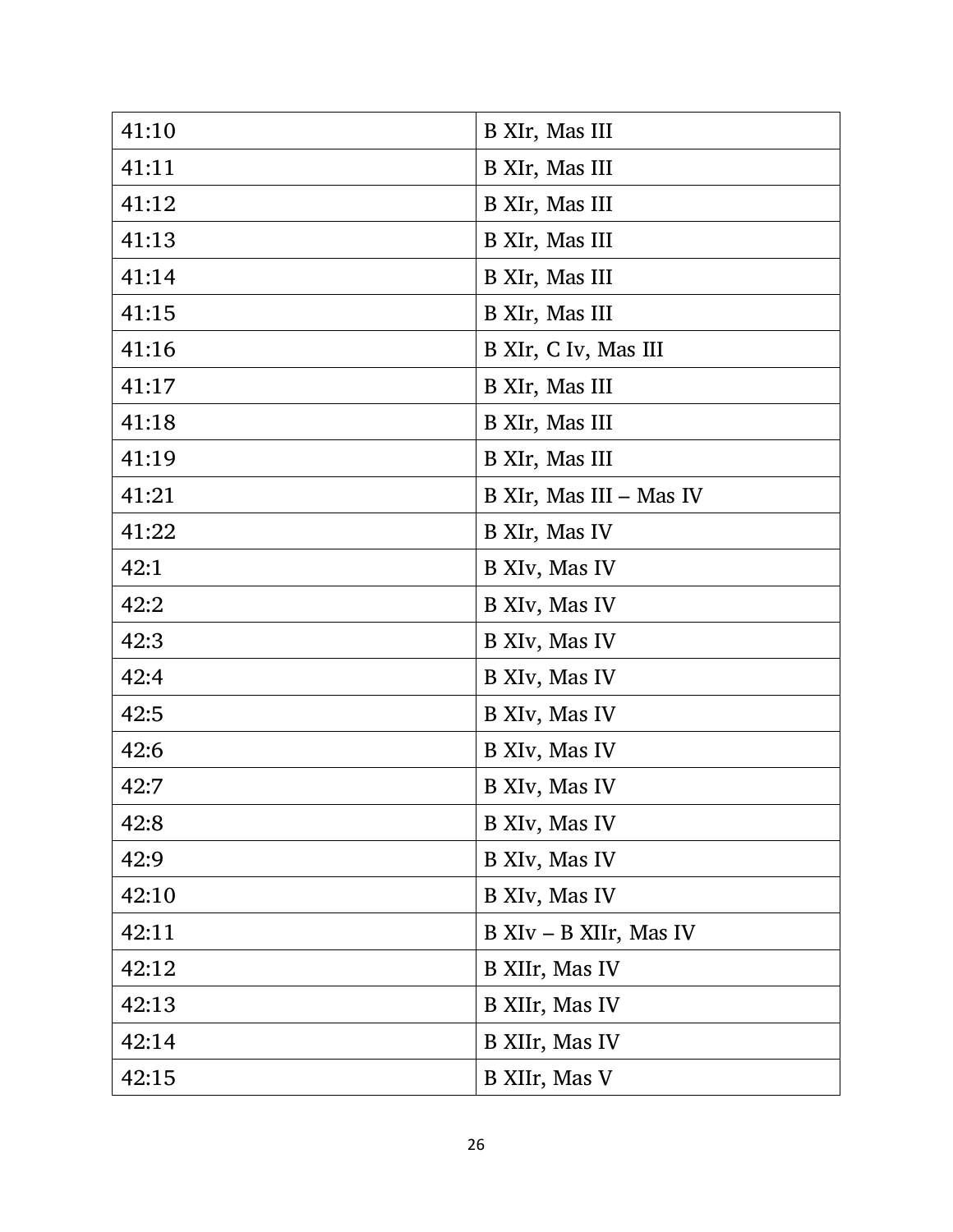| 42:16 | B XIIr, Mas V             |
|-------|---------------------------|
| 42:17 | B XIIr, Mas V             |
| 42:18 | B XIIr, Mas V             |
| 42:19 | B XIIr, Mas V             |
| 42:20 | B XIIr, Mas V             |
| 42:21 | B XIIr, Mas V             |
| 42:23 | B XIIr, Mas V             |
| 42:24 | B XIIv, Mas V             |
| 42:25 | B XIIr, B XIIv, Mas V     |
| 43:1  | B XIIr, B XIIv, Mas V     |
| 43:2  | B XIIv, Mas V             |
| 43:3  | B XIIv, Mas V             |
| 43:4  | B XIIv, Mas V             |
| 43:5  | B XIIv, Mas V             |
| 43:6  | B XIIv, Mas V             |
| 43:7  | B XIIv, Mas V             |
| 43:8  | B XIIv, Mas V             |
| 43:9  | B XIIv, Mas VI            |
| 43:10 | B XIIv, Mas VI            |
| 43:11 | B XIIv, Mas VI            |
| 43:12 | B XIIv, Mas VI            |
| 43:13 | B XIIv, Mas VI            |
| 43:14 | B XIIv, Mas VI            |
| 43:15 | B XIIv, Mas VI            |
| 43:16 | <b>B</b> XII <sub>V</sub> |
| 43:17 | B XIIv – B XIIIr, Mas VI  |
| 43:18 | B XIIIr, Mas VI           |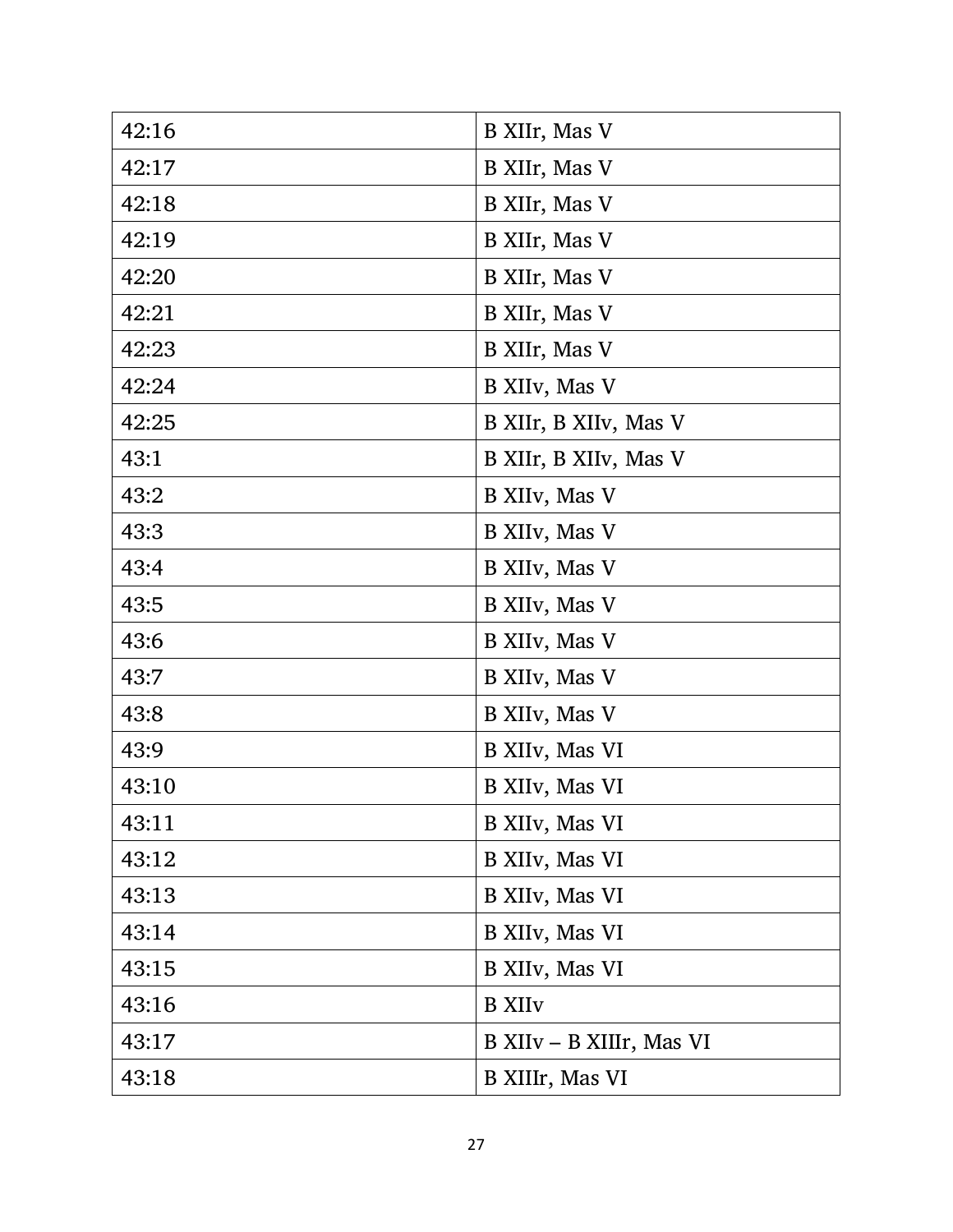| 43:19 | B XIIIr, Mas VI  |
|-------|------------------|
| 43:20 | B XIIIr, Mas VI  |
| 43:21 | B XIIIr, Mas VI  |
| 43:22 | B XIIIr,         |
| 43:23 | B XIIIr, Mas VI  |
| 43:24 | B XIIIr, Mas VI  |
| 43:25 | B XIIIr, Mas VI  |
| 43:26 | <b>B</b> XIIIr   |
| 43:27 | <b>B</b> XIIIr   |
| 43:28 | <b>B</b> XIIIr   |
| 43:29 | <b>B</b> XIIIr   |
| 43:30 | B XIIIr, Mas VI  |
| 43:32 | <b>B</b> XIIIr   |
| 43:33 | <b>B</b> XIIIr   |
| 44:1  | B XIIIv, Mas VII |
| 44:2  | B XIIIv, Mas VII |
| 44:3  | B XIIIv, Mas VII |
| 44:4  | B XIIIv, Mas VII |
| 44:5  | B XIIIv, Mas VII |
| 44:6  | B XIIIv, Mas VII |
| 44:7  | B XIIIv, Mas VII |
| 44:8  | B XIIIv, Mas VII |
| 44:9  | B XIIIv, Mas VII |
| 44:10 | B XIIIv, Mas VII |
| 44:11 | B XIIIv, Mas VII |
| 44:12 | Mas VII          |
| 44:13 | B XIIIv, Mas VII |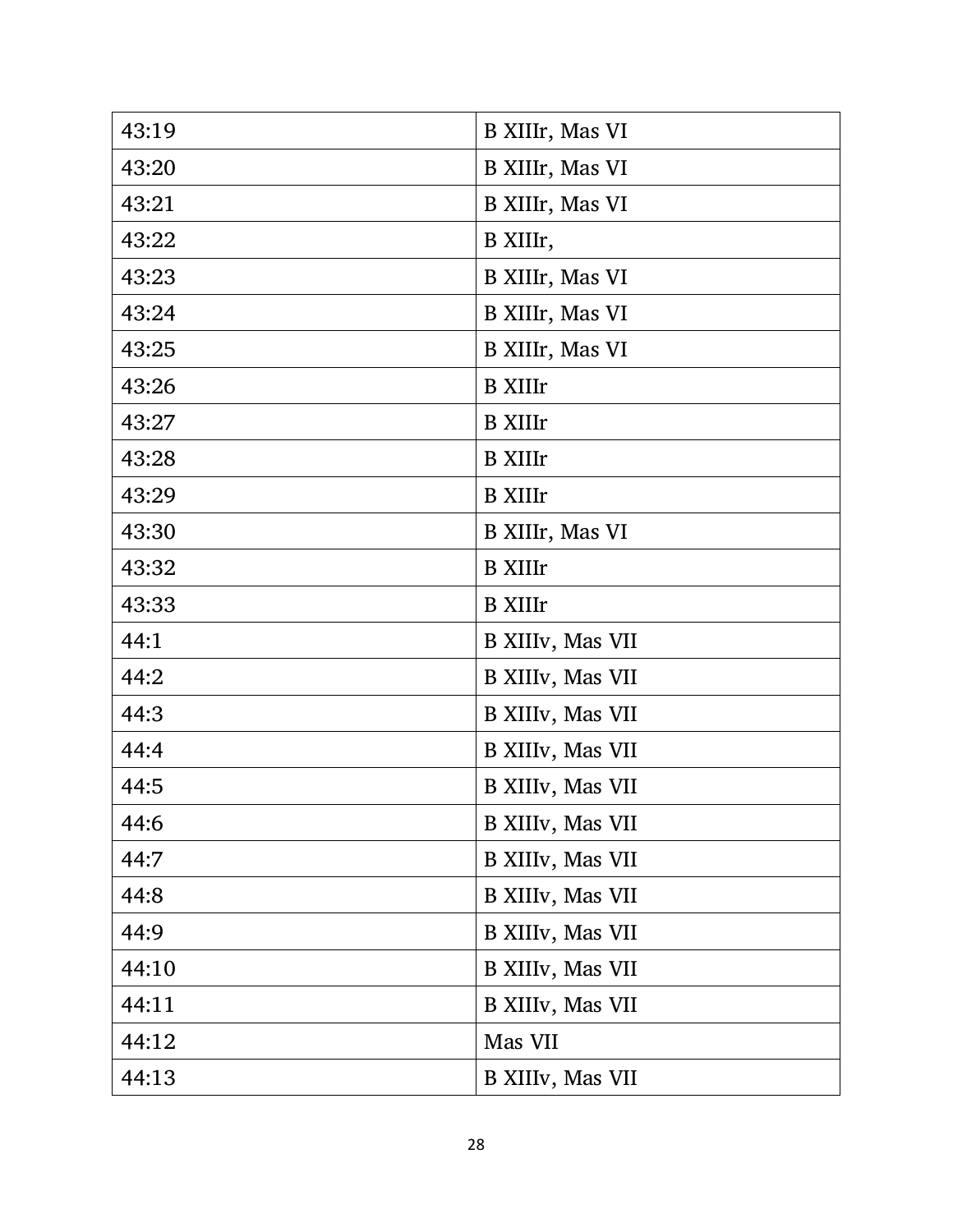| 44:14 | B XIIIv, Mas VII           |
|-------|----------------------------|
| 44:15 | B XIIIv, Mas VII           |
| 44:16 | <b>B</b> XIII <sub>V</sub> |
| 44:17 | B XIVr, Mas VII            |
| 44:18 | <b>B</b> XIVr              |
| 44:19 | <b>B</b> XIVr              |
| 44:20 | <b>B</b> XIVr              |
| 44:21 | <b>B</b> XIVr              |
| 44:22 | <b>B</b> XIVr              |
| 44:23 | <b>B</b> XIVr              |
| 45:1  | <b>B</b> XIVr              |
| 45:2  | <b>B</b> XIVr              |
| 45:3  | <b>B</b> XIVr              |
| 45:4  | <b>B</b> XIVr              |
| 45:5  | <b>B</b> XIV <sub>V</sub>  |
| 45:6  | <b>B</b> XIV <sub>V</sub>  |
| 45:7  | <b>B XIVv</b>              |
| 45:8  | <b>B XIVv</b>              |
| 45:9  | <b>B XIVv</b>              |
| 45:10 | <b>B XIVv</b>              |
| 45:11 | <b>B XIVv</b>              |
| 45:12 | <b>B XIVv</b>              |
| 45:13 | <b>B</b> XIV <sub>V</sub>  |
| 45:14 | <b>B</b> XVr               |
| 45:15 | <b>B</b> XVr               |
| 45:16 | <b>B</b> XVr               |
| 45:17 | <b>B</b> XVr               |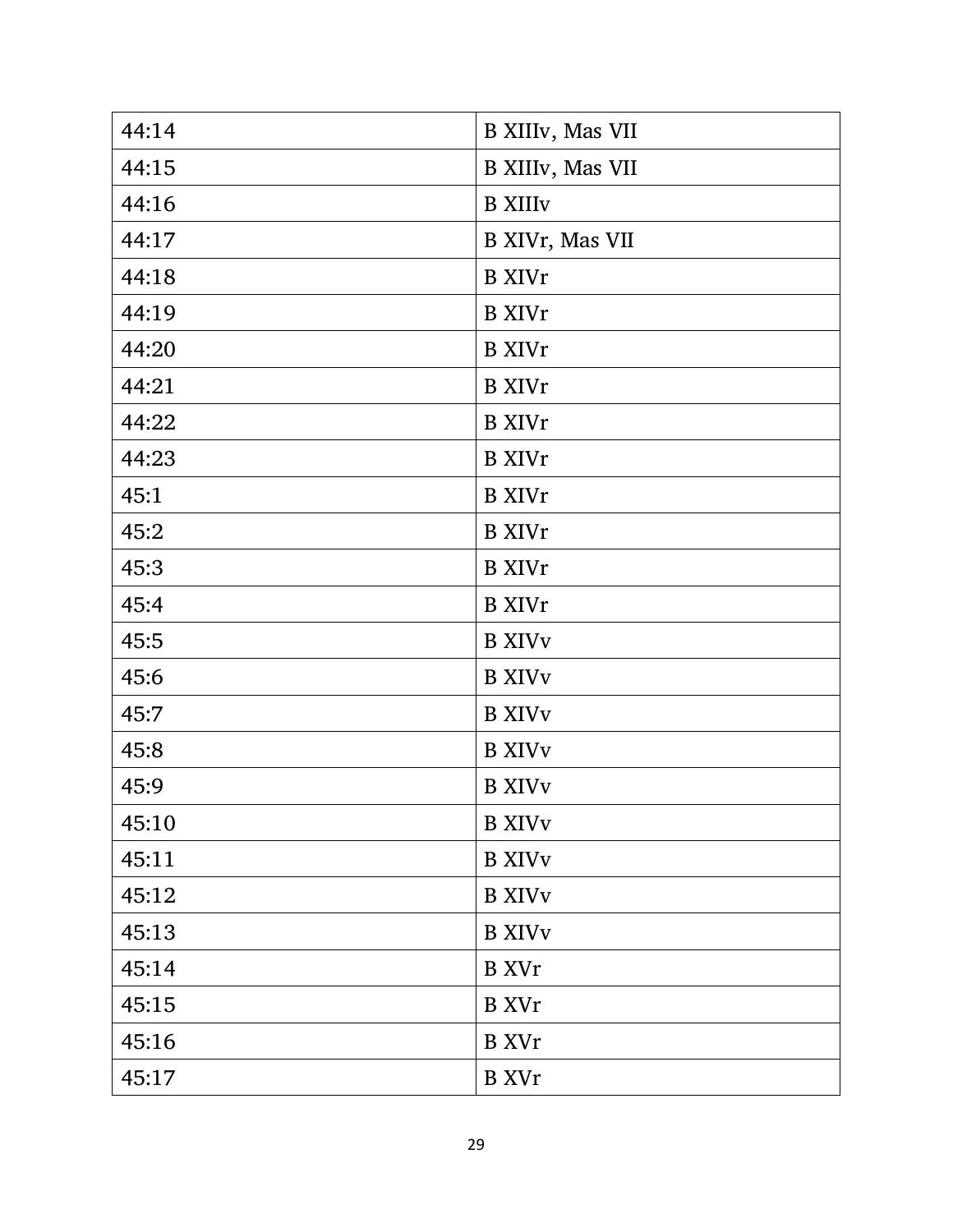| 45:18 | <b>B</b> XVr             |
|-------|--------------------------|
| 45:19 | <b>B</b> XVr             |
| 45:20 | <b>B</b> XVr             |
| 45:21 | <b>B</b> XVr             |
| 45:22 | <b>B</b> XVr             |
| 45:23 | B XVr – B XVv            |
| 45:24 | <b>B</b> XV <sub>V</sub> |
| 45:25 | <b>B</b> XV <sub>V</sub> |
| 45:26 | <b>B</b> XV <sub>V</sub> |
| 46:1  | <b>B</b> XV <sub>V</sub> |
| 46:2  | <b>B</b> XV <sub>V</sub> |
| 46:3  | <b>B</b> XV <sub>V</sub> |
| 46:4  | <b>B</b> XV <sub>V</sub> |
| 46:5  | <b>B</b> XV <sub>V</sub> |
| 46:6  | B XVv – B XVIr           |
| 46:7  | <b>B</b> XVIr            |
| 46:8  | <b>B</b> XVIr            |
| 46:9  | <b>B</b> XVIr            |
| 46:10 | <b>B</b> XVIr            |
| 46:11 | <b>B</b> XVIr            |
| 46:12 | <b>B</b> XVIr            |
| 46:13 | <b>B</b> XVIr            |
| 46:14 | <b>B</b> XVIr            |
| 46:15 | <b>B</b> XVIr            |
|       |                          |
| 46:16 | <b>B</b> XVIr            |
| 46:17 | <b>B</b> XVIr            |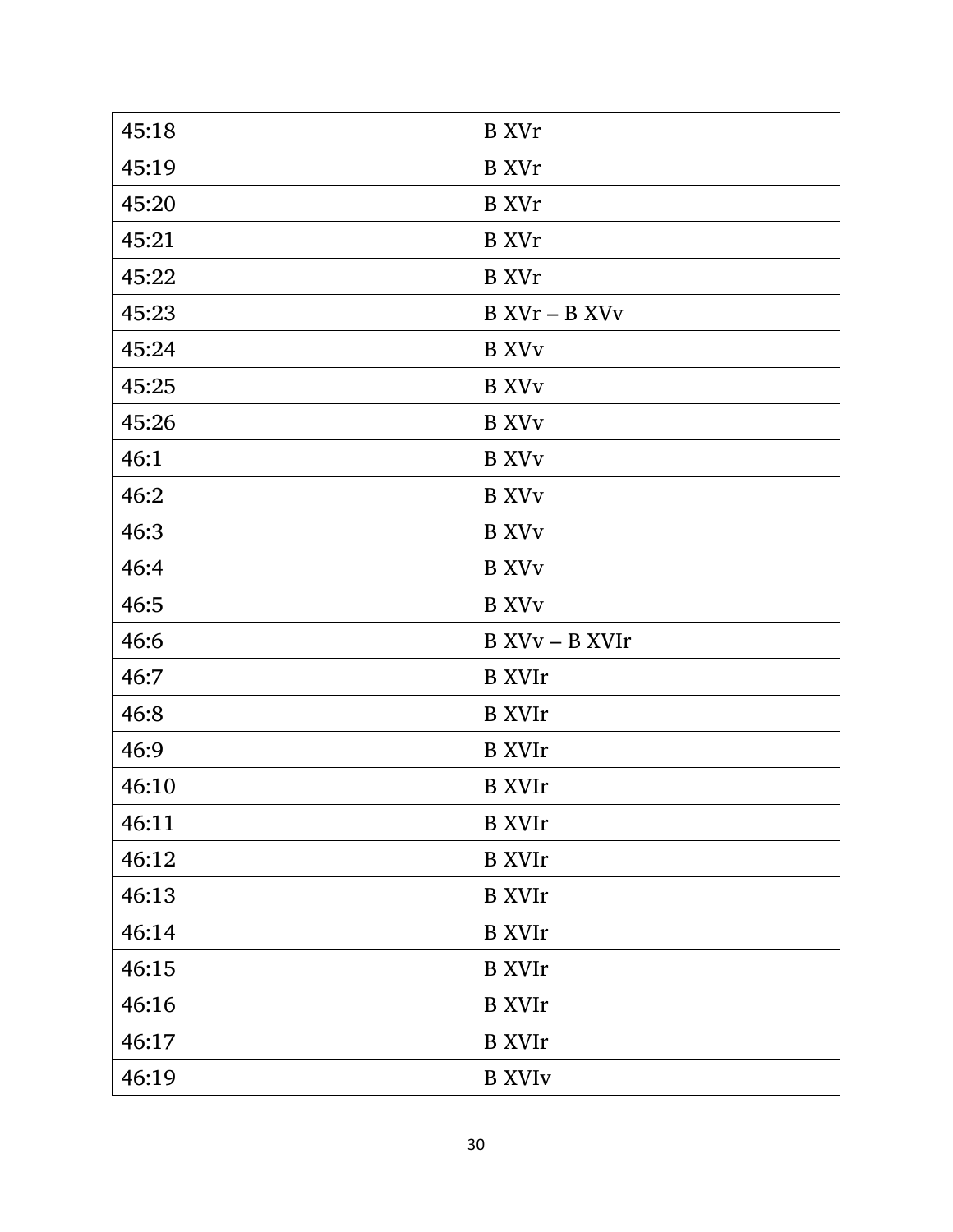| 46:20 | <b>B</b> XVI <sub>V</sub>  |
|-------|----------------------------|
| 47:1  | <b>B</b> XVI <sub>V</sub>  |
| 47:2  | <b>B</b> XVI <sub>V</sub>  |
| 47:3  | <b>B</b> XVI <sub>V</sub>  |
| 47:4  | <b>B</b> XVI <sub>V</sub>  |
| 47:5  | <b>B</b> XVI <sub>V</sub>  |
| 47:6  | <b>B</b> XVI <sub>V</sub>  |
| 47:7  | <b>B</b> XVI <sub>V</sub>  |
| 47:8  | <b>B</b> XVI <sub>V</sub>  |
| 47:9  | <b>B</b> XVI <sub>V</sub>  |
| 47:10 | <b>B</b> XVI <sub>V</sub>  |
| 47:11 | <b>B</b> XVIIr             |
| 47:12 | <b>B</b> XVIIr             |
| 47:13 | <b>B</b> XVIIr             |
| 47:14 | <b>B</b> XVIIr             |
| 47:15 | <b>B</b> XVIIr             |
| 47:17 | <b>B</b> XVIIr             |
| 47:18 | <b>B</b> XVIIr             |
| 47:19 | <b>B</b> XVIIr             |
| 47:20 | <b>B</b> XVIIr             |
| 47:21 | <b>B</b> XVIIr             |
| 47:22 | <b>B</b> XVIIr             |
| 47:23 | B XVIIr - B XVIIv          |
| 47:24 | <b>B XVIIv</b>             |
| 48:1  | <b>B</b> XVII <sub>V</sub> |
| 48:2  | <b>B</b> XVII <sub>V</sub> |
| 48:3  | <b>B</b> XVII <sub>V</sub> |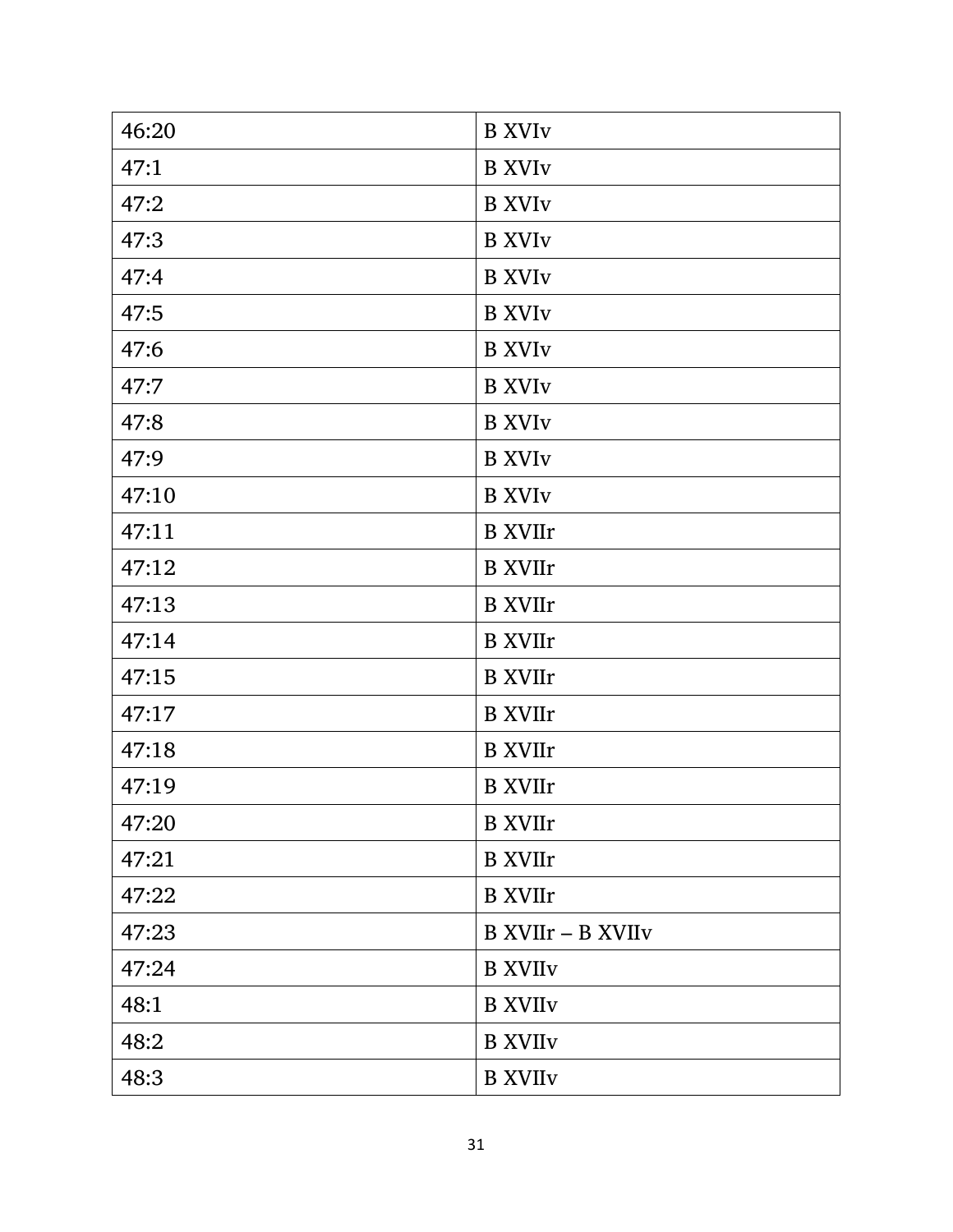| 48:4  | <b>B XVIIv</b>             |
|-------|----------------------------|
| 48:5  | <b>B</b> XVII <sub>V</sub> |
| 48:6  | <b>B</b> XVII <sub>V</sub> |
| 48:7  | <b>B</b> XVII <sub>V</sub> |
| 48:8  | <b>B XVIIv</b>             |
| 48:9  | <b>B</b> XVII <sub>V</sub> |
| 48:10 | <b>B XVIIv</b>             |
| 48:11 | <b>B XVIIv</b>             |
| 48:12 | <b>B XVIIv - B XVIIIr</b>  |
| 48:13 | <b>B</b> XVIIIr            |
| 48:14 | <b>B</b> XVIIIr            |
| 48:15 | <b>B</b> XVIIIr            |
| 48:16 | <b>B</b> XVIIIr            |
| 48:17 | <b>B</b> XVIIIr            |
| 48:18 | <b>B</b> XVIIIr            |
| 48:19 | <b>B</b> XVIIIr            |
| 48:20 | <b>B</b> XVIIIr            |
| 48:21 | <b>B</b> XVIIIr            |
| 48:22 | <b>B</b> XVIIIr            |
| 48:23 | <b>B</b> XVIIIr            |
| 48:24 | <b>B XVIIIv</b>            |
| 48:25 | <b>B XVIIIv</b>            |
| 49:1  | <b>B XVIIIv</b>            |
| 49:2  | <b>B XVIIIv</b>            |
| 49:3  | <b>B XVIIIv</b>            |
| 49:4  | <b>B XVIIIv</b>            |
| 49:5  | <b>B XVIIIv</b>            |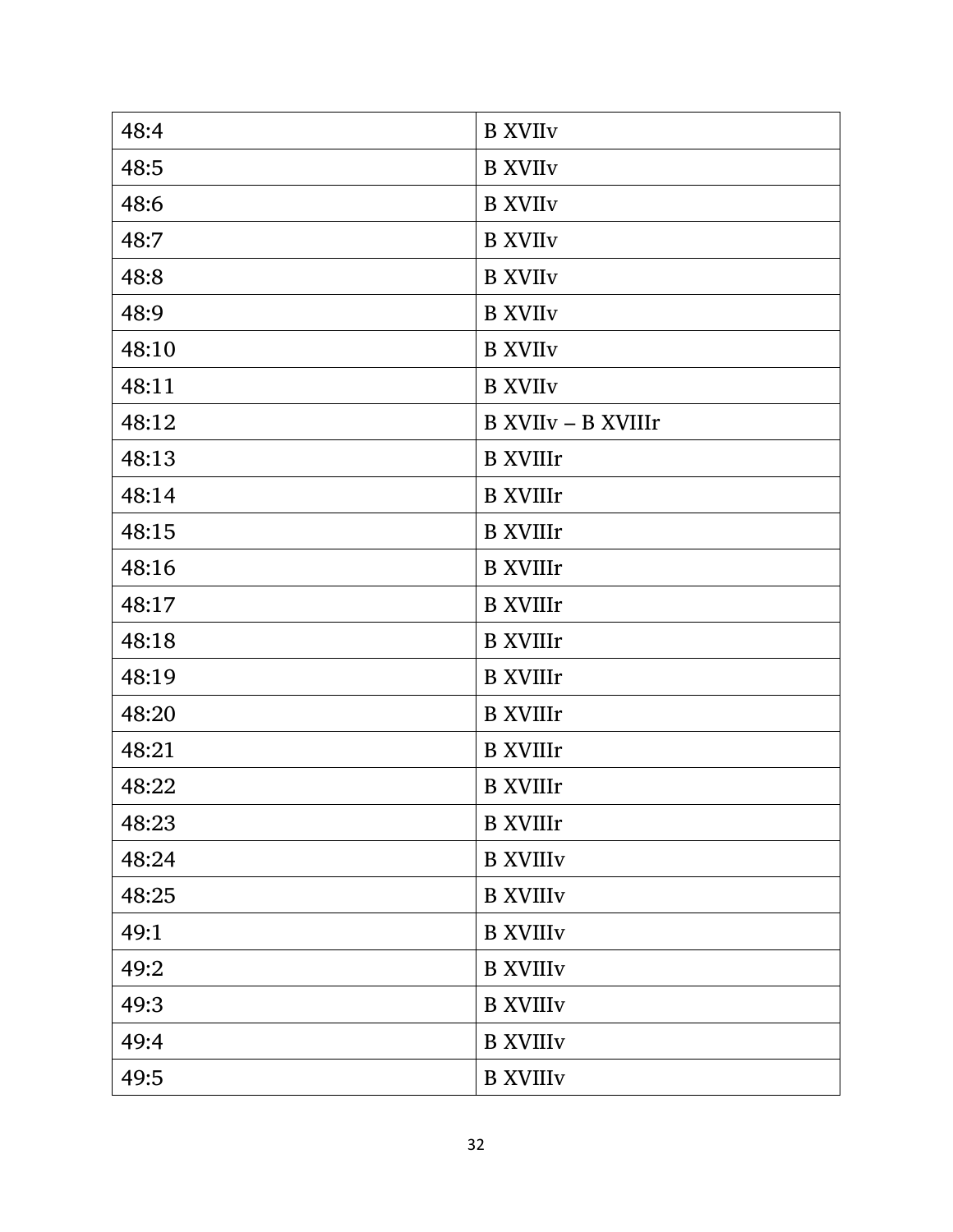| 49:6  | <b>B XVIIIv</b>           |
|-------|---------------------------|
| 49:7  | <b>B XVIIIv</b>           |
| 49:8  | <b>B XVIIIv</b>           |
| 49:9  | <b>B XVIIIv</b>           |
| 49:10 | <b>B XVIIIv</b>           |
| 49:12 | B XVIIIv - B XIXr         |
| 49:13 | <b>B</b> XIXr             |
| 49:14 | <b>B</b> XIXr             |
| 49:15 | <b>B</b> XIXr             |
| 49:16 | <b>B</b> XIXr             |
| 50:1  | <b>B</b> XIXr             |
| 50:2  | <b>B</b> XIXr             |
| 50:3  | <b>B</b> XIXr             |
| 50:4  | <b>B</b> XIXr             |
| 50:5  | <b>B</b> XIXr             |
| 50:6  | <b>B</b> XIXr             |
| 50:7  | <b>B</b> XIXr             |
| 50:8  | <b>B</b> XIXr             |
| 50:9  | <b>B</b> XIXr             |
| 50:10 | <b>B</b> XIXr             |
| 50:11 | <b>B</b> XIX <sub>V</sub> |
| 50:12 | <b>B</b> XIX <sub>V</sub> |
| 50:13 | <b>B</b> XIX <sub>V</sub> |
| 50:14 | <b>B</b> XIX <sub>V</sub> |
| 50:16 | <b>B</b> XIX <sub>V</sub> |
| 50:17 | <b>B</b> XIX <sub>V</sub> |
| 50:18 | <b>B</b> XIX <sub>V</sub> |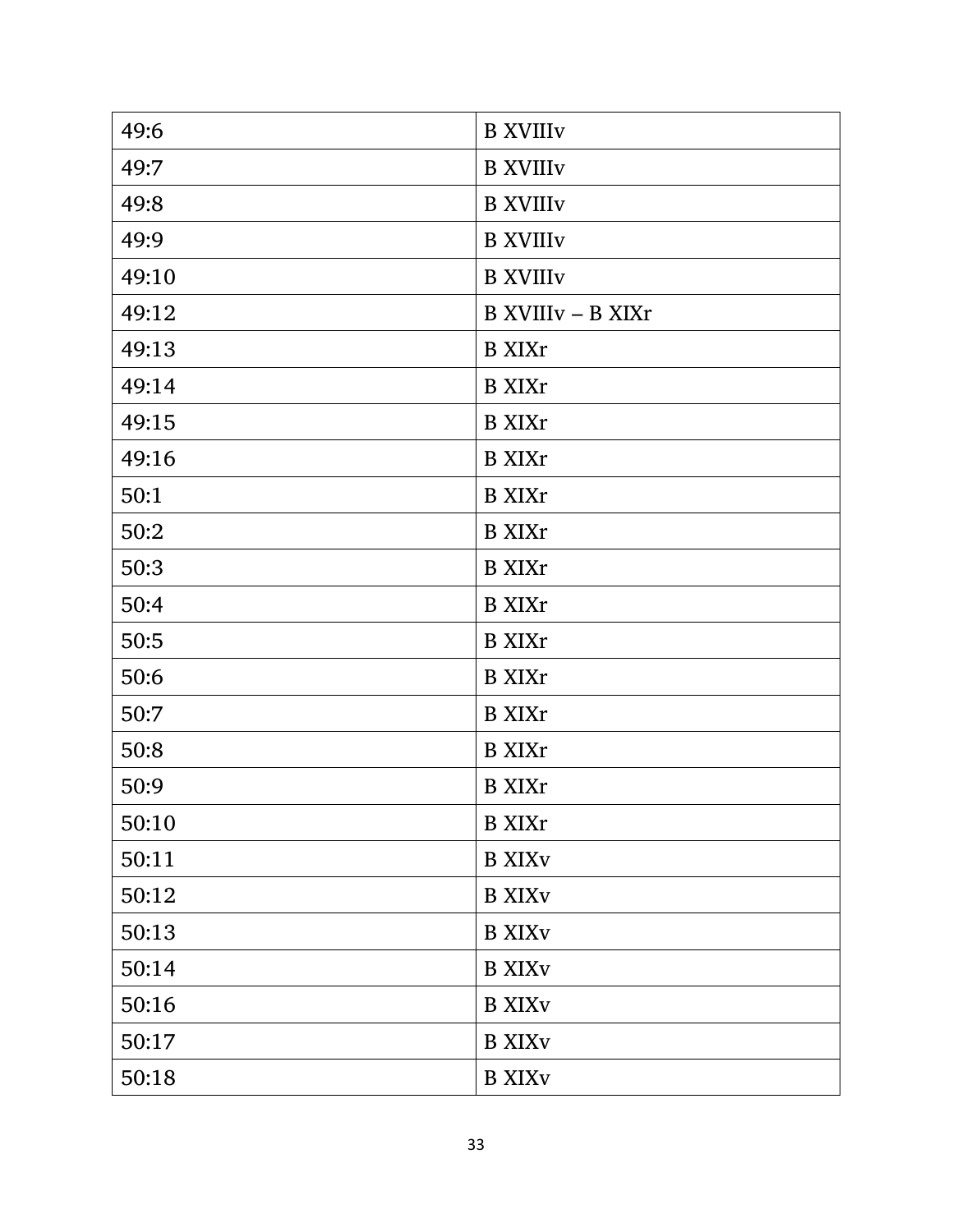| 50:19        | <b>B XIXV</b>             |
|--------------|---------------------------|
| 50:20        | <b>B</b> XIX <sub>V</sub> |
| 50:21        | <b>B XIXv</b>             |
| 50:22        | B XIXv - B XXr            |
| 50:23        | <b>B</b> XXr              |
| 50:24        | <b>B</b> XXr              |
| 50:25        | <b>B</b> XXr              |
| 50:26        | <b>B</b> XXr              |
| 50:27        | <b>B</b> XXr              |
| 50:28        | <b>B</b> XXr              |
| 51:1         | <b>B</b> XXr              |
| 51:2         | <b>B</b> XXr              |
| 51:3         | <b>B</b> XXr              |
| 51:4         | <b>B</b> XXr              |
| 51:5         | <b>B</b> XXr              |
| 51:6         | <b>B</b> XX <sub>V</sub>  |
| 51:7         | <b>B</b> XX <sub>V</sub>  |
| 51:8         | <b>B</b> XX <sub>V</sub>  |
| 51:9         | <b>B</b> XX <sub>V</sub>  |
| 51:10        | <b>B</b> XX <sub>V</sub>  |
| 51:11        | <b>B</b> XX <sub>V</sub>  |
| $51:12(a-g)$ | <b>B</b> XX <sub>V</sub>  |
| $51:12(h-0)$ | <b>B</b> XXIr             |
| 51:13        | <b>B</b> XXIr, 11Q5       |
| 51:14        | <b>B XXIr, 11Q5</b>       |
| 51:15        | <b>B XXIr, 11Q5</b>       |
| 51:16        | <b>B XXIr, 11Q5</b>       |